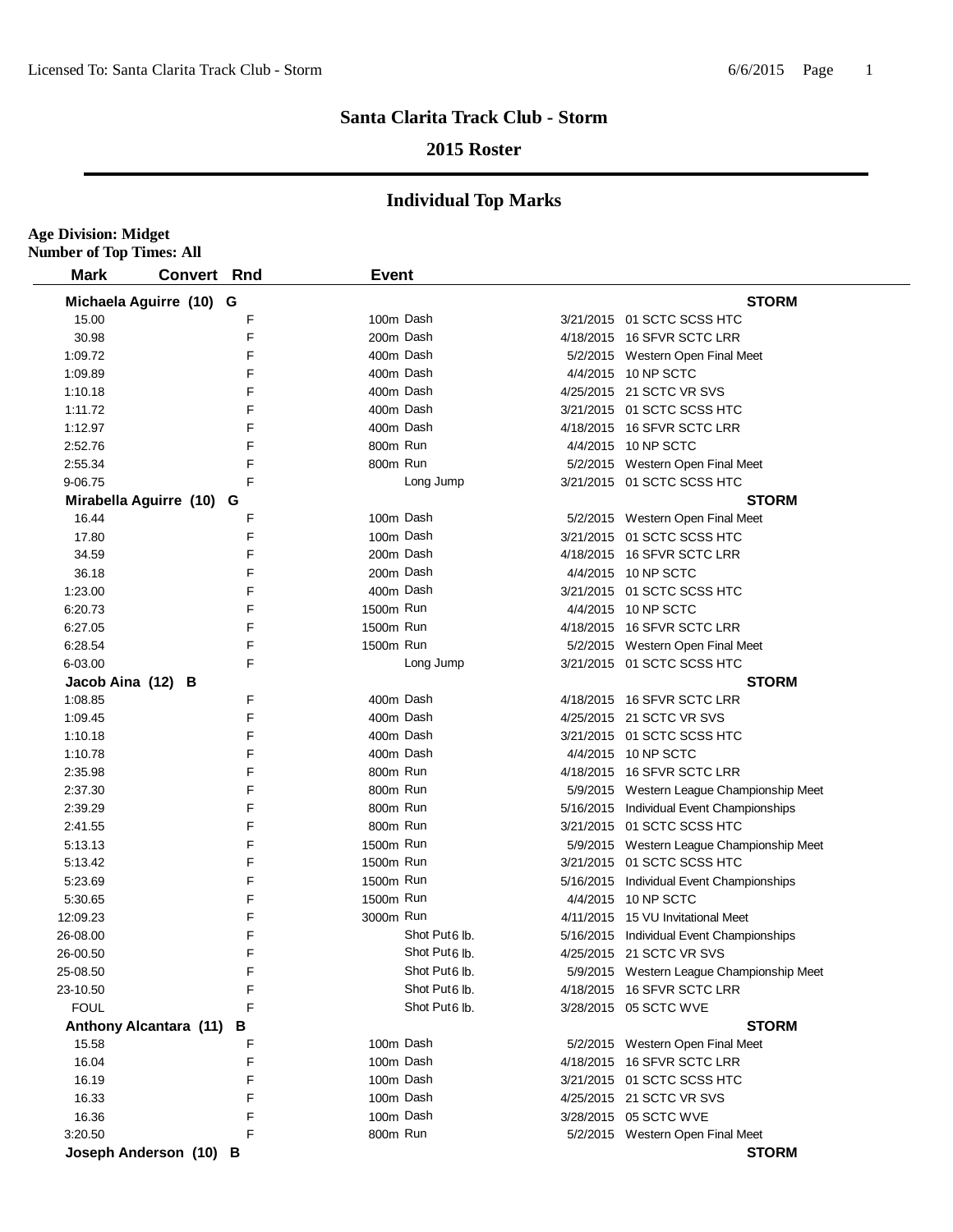## **2015 Roster**

| <b>Number of Top Times: All</b> |                         |     |              |                           |                                           |
|---------------------------------|-------------------------|-----|--------------|---------------------------|-------------------------------------------|
| <b>Mark</b>                     | <b>Convert</b>          | Rnd | <b>Event</b> |                           |                                           |
|                                 | Joseph Anderson (10) B  |     |              |                           | <b>STORM</b>                              |
| 16.49                           |                         | F   | 100m Dash    |                           | 5/2/2015 Western Open Final Meet          |
| 16.62                           |                         | F   |              | 100m Dash                 | 4/18/2015 16 SFVR SCTC LRR                |
| 16.82                           |                         | F   |              | 100m Dash                 | 3/21/2015 01 SCTC SCSS HTC                |
| 17.50                           |                         | F   |              | 100m Dash                 | 4/4/2015 10 NP SCTC                       |
| 17-09.50                        |                         | F   |              | Shot Put <sub>6</sub> lb. | 3/21/2015  01 SCTC SCSS HTC               |
| 17-06.00                        |                         | F   |              | Shot Put <sub>6</sub> lb. | 4/4/2015 10 NP SCTC                       |
| 15-08.00                        |                         | F   |              | Shot Put <sub>6</sub> lb. | 4/18/2015 16 SFVR SCTC LRR                |
| 15-05.00                        |                         | F   |              | Shot Put <sub>6</sub> lb. | 5/2/2015 Western Open Final Meet          |
| Beau Baldus (11) G              |                         |     |              |                           | <b>STORM</b>                              |
| 16.22                           |                         | F   | 100m Dash    |                           | 5/2/2015 Western Open Final Meet          |
| 16.36                           |                         | F   |              | 100m Dash                 | 3/21/2015 01 SCTC SCSS HTC                |
| 34.45                           |                         | F   |              | 200m Dash                 | 4/18/2015 16 SFVR SCTC LRR                |
| 1:22.35                         |                         | F   | 400m Dash    |                           | 5/2/2015 Western Open Final Meet          |
| 1:23.14                         |                         | F   |              | 400m Dash                 | 4/18/2015 16 SFVR SCTC LRR                |
| 1:24.70                         |                         | F   |              | 400m Dash                 | 4/4/2015 10 NP SCTC                       |
| 8-05.00                         |                         | F   |              | Long Jump                 | 3/21/2015 01 SCTC SCSS HTC                |
| Zoe Barron (11) G               |                         |     |              |                           | <b>STORM</b>                              |
| 16.99                           |                         | F   | 100m Dash    |                           | 3/28/2015 05 SCTC WVE                     |
| 17.54                           |                         | E   |              | 100m Dash                 | 4/18/2015 16 SFVR SCTC LRR                |
| 7-00.50                         |                         | F   |              | Long Jump                 | 4/25/2015 21 SCTC VR SVS                  |
| 6-10.75                         |                         | E   |              | Long Jump                 | 4/18/2015 16 SFVR SCTC LRR                |
|                                 | Nathaniel Berhow (11) B |     |              |                           | <b>STORM</b>                              |
| 16.09                           |                         | F   |              | 100m Dash                 | 4/4/2015 10 NP SCTC                       |
| 18.23                           |                         | F   |              | 80m Hurdles 30"           | 4/11/2015 15 VU Invitational Meet         |
| 18.44                           |                         | F   |              | 80m Hurdles 30"           | 4/4/2015 10 NP SCTC                       |
| 19.20                           |                         | F   |              | 80m Hurdles 30"           | 3/21/2015 01 SCTC SCSS HTC                |
|                                 | Meric Berrendaffan (11) | G   |              |                           | <b>STORM</b>                              |
| 3-02.00                         |                         | F   |              | High Jump                 | 3/28/2015 05 SCTC WVE                     |
| 3-02.00                         |                         | F   |              | High Jump                 | 4/18/2015 16 SFVR SCTC LRR                |
| NΗ                              |                         | F   |              | High Jump                 | 4/4/2015 10 NP SCTC                       |
|                                 | Adrianna Bingham (12)   | G   |              |                           | <b>STORM</b>                              |
| 2:45.54                         |                         | F   | 800m Run     |                           | 5/9/2015 Western League Championship Meet |
| 2:47.47                         |                         | F   | 800m Run     |                           | 5/16/2015 Individual Event Championships  |
| 2:49.74                         |                         | F   | 800m Run     |                           | 4/25/2015 21 SCTC VR SVS                  |
| 2:53.98                         |                         | F   | 800m Run     |                           | 3/21/2015 01 SCTC SCSS HTC                |
| 2:54.72                         |                         | F   | 800m Run     |                           | 3/28/2015  05 SCTC WVE                    |
| 5:41.77                         |                         | F   | 1500m Run    |                           | 5/9/2015 Western League Championship Meet |
| 5:48.39                         |                         | F   | 1500m Run    |                           | 3/21/2015 01 SCTC SCSS HTC                |
| 5:52.41                         |                         | F   | 1500m Run    |                           | 4/18/2015 16 SFVR SCTC LRR                |
| 5:52.86                         |                         | F   | 1500m Run    |                           | 5/16/2015 Individual Event Championships  |
| 13:19.18                        |                         | F   | 3000m Run    |                           | 3/28/2015 05 SCTC WVE                     |
|                                 | Nathan Branda (10) B    |     |              |                           | <b>STORM</b>                              |
| 1:22.86                         |                         | F   |              | 400m Dash                 | 5/2/2015 Western Open Final Meet          |
| 1:23.83                         |                         | F   | 400m Dash    |                           | 4/18/2015 16 SFVR SCTC LRR                |
| 1:24.22                         |                         | F   | 400m Dash    |                           | 3/21/2015 01 SCTC SCSS HTC                |
| 1:24.23                         |                         | F   |              | 400m Dash                 | 4/25/2015 21 SCTC VR SVS                  |
| 1:24.42                         |                         | F   |              | 400m Dash                 | 4/4/2015 10 NP SCTC                       |
| 1:24.98                         |                         | F   |              | 400m Dash                 | 3/28/2015 05 SCTC WVE                     |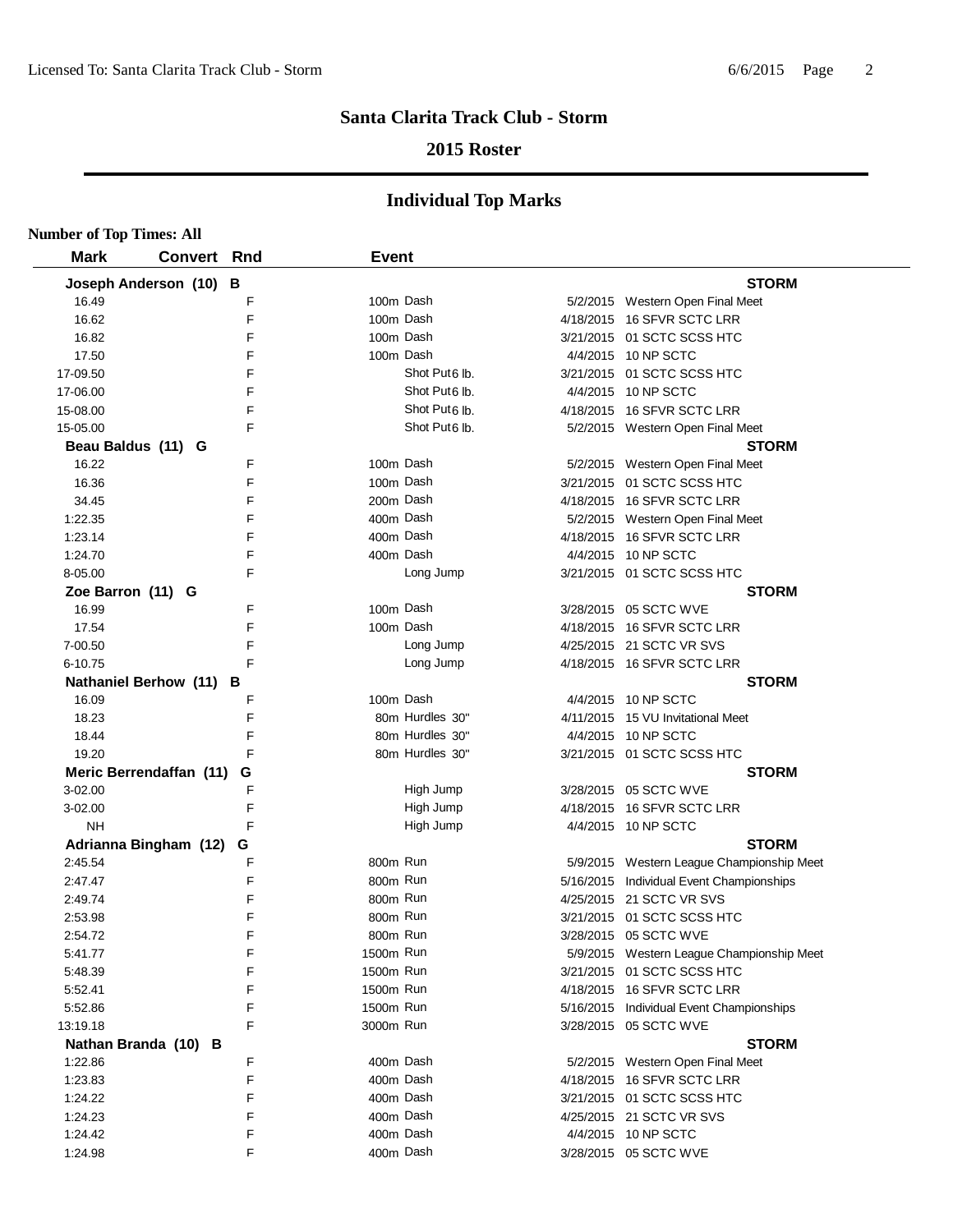## **2015 Roster**

| <b>Number of Top Times: All</b> |                             |   |              |                 |                                           |
|---------------------------------|-----------------------------|---|--------------|-----------------|-------------------------------------------|
| <b>Mark</b>                     | <b>Convert Rnd</b>          |   | <b>Event</b> |                 |                                           |
|                                 | Nathan Branda (10) B        |   |              |                 | <b>STORM</b>                              |
| 3:13.92                         |                             | F | 800m Run     |                 | 4/4/2015 10 NP SCTC                       |
| 5:59.46                         |                             | F | 1500m Run    |                 | 4/18/2015 16 SFVR SCTC LRR                |
| 6:02.07                         |                             | F | 1500m Run    |                 | 3/28/2015 05 SCTC WVE                     |
| 6:02.75                         |                             | F | 1500m Run    |                 | 4/25/2015 21 SCTC VR SVS                  |
| 6:04.43                         |                             | F | 1500m Run    |                 | 5/2/2015 Western Open Final Meet          |
| 6:05.75                         |                             | F | 1500m Run    |                 | 3/21/2015 01 SCTC SCSS HTC                |
| 6:09.95                         |                             | F | 1500m Run    |                 | 4/4/2015 10 NP SCTC                       |
| Tyler Burns (10) B              |                             |   |              |                 | <b>STORM</b>                              |
| 14.03                           |                             | F | 100m Dash    |                 | 4/18/2015 16 SFVR SCTC LRR                |
| 14.16                           |                             | F | 100m Dash    |                 | 4/25/2015 21 SCTC VR SVS                  |
| 14.37                           |                             | P | 100m Dash    |                 | 4/11/2015 15 VU Invitational Meet         |
| 14.38                           |                             | F | 100m Dash    |                 | 3/28/2015 05 SCTC WVE                     |
| 14.41                           |                             | F | 100m Dash    |                 | 4/4/2015 10 NP SCTC                       |
| 14.98                           |                             | F | 100m Dash    |                 | 3/21/2015 01 SCTC SCSS HTC                |
| 31.12                           |                             | F | 200m Dash    |                 | 3/21/2015 01 SCTC SCSS HTC                |
| 16.80                           |                             | F |              | 80m Hurdles 30" | 5/9/2015 Western League Championship Meet |
| 16.80                           |                             | F |              | 80m Hurdles 30" | 4/18/2015 16 SFVR SCTC LRR                |
| 17.33                           |                             | F |              | 80m Hurdles 30" | 4/25/2015 21 SCTC VR SVS                  |
| 17.44                           |                             | F |              | 80m Hurdles 30" | 3/28/2015 05 SCTC WVE                     |
| 17.54                           |                             | F |              | 80m Hurdles 30" | 3/21/2015 01 SCTC SCSS HTC                |
| 17.56                           |                             | F |              | 80m Hurdles 30" | 4/4/2015 10 NP SCTC                       |
| 12-10.00                        |                             | F |              | Long Jump       | 4/4/2015 10 NP SCTC                       |
| 12-09.25                        |                             | F |              | Long Jump       | 4/18/2015 16 SFVR SCTC LRR                |
| 12-07.25                        |                             | F |              | Long Jump       | 4/11/2015 15 VU Invitational Meet         |
| 12-05.75                        |                             | F |              | Long Jump       | 4/25/2015 21 SCTC VR SVS                  |
| 12-03.00                        |                             | F |              | Long Jump       | 3/28/2015 05 SCTC WVE                     |
|                                 | Logan Castallo (10) B       |   |              |                 | <b>STORM</b>                              |
| 3-02.00                         |                             | F |              | High Jump       | 3/21/2015 01 SCTC SCSS HTC                |
|                                 | Joshua Chavez (12) B        |   |              |                 | <b>STORM</b>                              |
| 16.45                           |                             | P | 100m Dash    |                 | 4/11/2015 15 VU Invitational Meet         |
| 16.86                           |                             | F | 100m Dash    |                 | 4/4/2015 10 NP SCTC                       |
| 17.11                           |                             | F | 100m Dash    |                 | 3/21/2015 01 SCTC SCSS HTC                |
| 17.21                           |                             | F | 100m Dash    |                 | 4/18/2015 16 SFVR SCTC LRR                |
| 32.75                           |                             | F | 200m Dash    |                 | 4/25/2015 21 SCTC VR SVS                  |
| 32.91                           |                             | F | 200m Dash    |                 | 5/2/2015 Western Open Final Meet          |
| 36.25                           |                             | F | 200m Dash    |                 | 4/4/2015 10 NP SCTC                       |
| 36.45                           |                             | F | 200m Dash    |                 | 3/21/2015 01 SCTC SCSS HTC                |
| 1:25.07                         |                             | F | 400m Dash    |                 | 3/21/2015 01 SCTC SCSS HTC                |
|                                 | Chidera Chukwumerije (10) G |   |              |                 | <b>STORM</b>                              |
| 14.44                           |                             | F | 100m Dash    |                 | 5/2/2015 Western Open Final Meet          |
| 14.68                           |                             | F | 100m Dash    |                 | 4/4/2015 10 NP SCTC                       |
| 14.76                           |                             | P | 100m Dash    |                 | 4/11/2015 15 VU Invitational Meet         |
| 14.77                           |                             | F | 100m Dash    |                 | 4/25/2015 21 SCTC VR SVS                  |
| 14.92                           |                             | F | 100m Dash    |                 | 3/21/2015 01 SCTC SCSS HTC                |
| 15.08                           |                             | F | 100m Dash    |                 | 3/28/2015 05 SCTC WVE                     |
| 30.85                           |                             | F | 200m Dash    |                 | 5/2/2015 Western Open Final Meet          |
| 32.45                           |                             | F | 200m Dash    |                 | 3/28/2015 05 SCTC WVE                     |
| 1:11.98                         |                             | F | 400m Dash    |                 | 4/25/2015 21 SCTC VR SVS                  |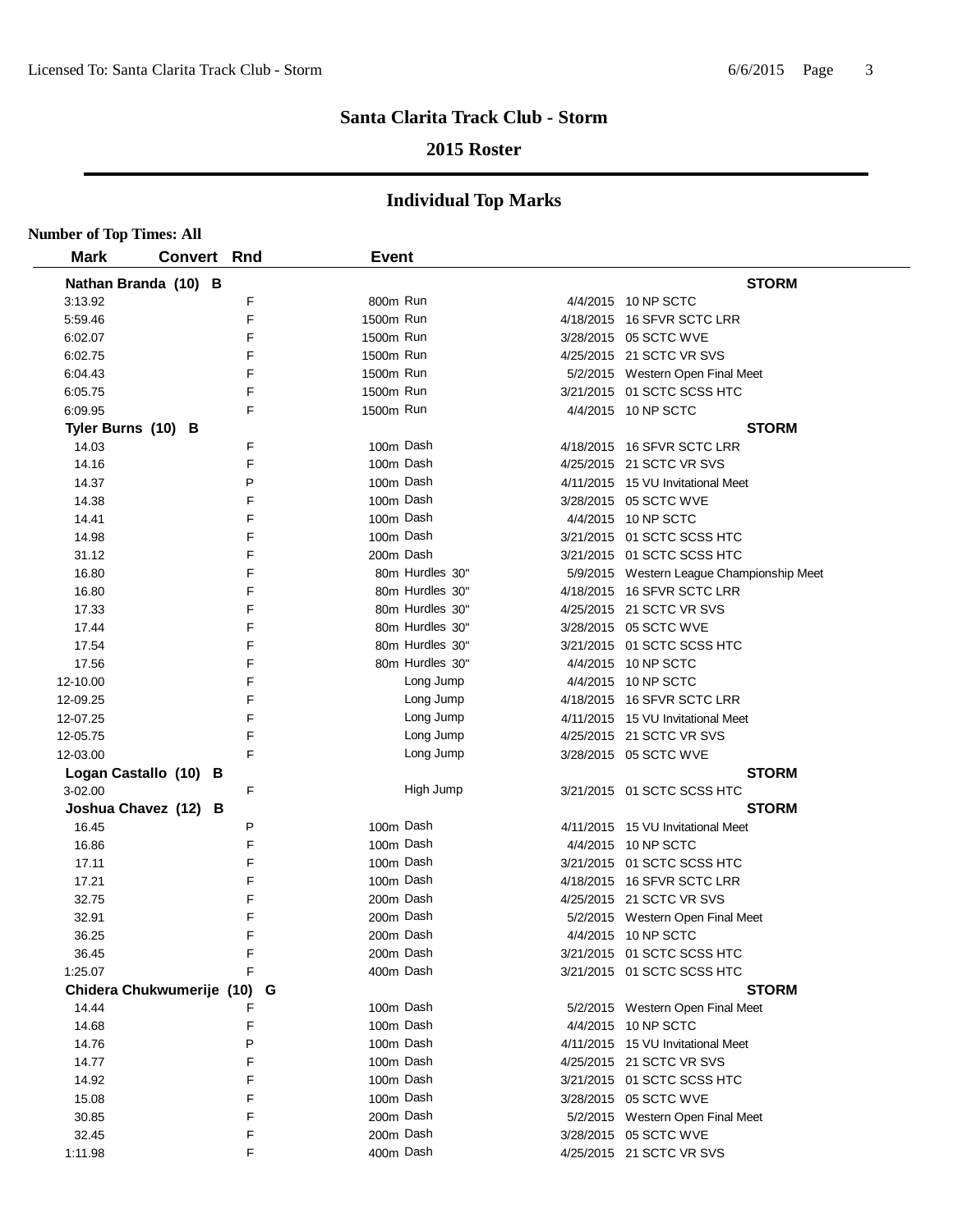## **2015 Roster**

| <b>Number of Top Times: All</b> |                             |   |   |              |                 |                                           |
|---------------------------------|-----------------------------|---|---|--------------|-----------------|-------------------------------------------|
| <b>Mark</b>                     | <b>Convert Rnd</b>          |   |   | <b>Event</b> |                 |                                           |
|                                 | Chidera Chukwumerije (10) G |   |   |              |                 | <b>STORM</b>                              |
| 1:12.09                         |                             | F |   | 400m Dash    |                 | 3/21/2015 01 SCTC SCSS HTC                |
| 1:12.40                         |                             | F |   | 400m Dash    |                 | 4/4/2015 10 NP SCTC                       |
| 1:12.83                         |                             | F |   | 400m Dash    |                 | 4/11/2015 15 VU Invitational Meet         |
|                                 | Nkemka Chukwumerije (11)    |   | В |              |                 | <b>STORM</b>                              |
| 13.06                           |                             | F |   | 100m Dash    |                 | 5/9/2015 Western League Championship Meet |
| 13.10                           |                             | P |   | 100m Dash    |                 | 5/9/2015 Western League Championship Meet |
| 13.21                           |                             | F |   | 100m Dash    |                 | 3/21/2015 01 SCTC SCSS HTC                |
| 13.21                           |                             | F |   | 100m Dash    |                 | 4/25/2015 21 SCTC VR SVS                  |
| 13.25                           |                             | P |   | 100m Dash    |                 | 4/11/2015 15 VU Invitational Meet         |
| 13.38                           |                             | F |   | 100m Dash    |                 | 4/4/2015 10 NP SCTC                       |
| 13.38                           |                             | F |   | 100m Dash    |                 | 5/16/2015 Individual Event Championships  |
| 13.44                           |                             | F |   | 100m Dash    |                 | 4/11/2015 15 VU Invitational Meet         |
| 26.72                           |                             | F |   | 200m Dash    |                 | 5/9/2015 Western League Championship Meet |
| 26.82                           |                             | F |   | 200m Dash    |                 | 4/25/2015 21 SCTC VR SVS                  |
| 27.17                           |                             | F |   | 200m Dash    |                 | 3/21/2015 01 SCTC SCSS HTC                |
| 27.32                           |                             | F |   | 200m Dash    |                 | 5/16/2015 Individual Event Championships  |
| 27.47                           |                             | F |   | 200m Dash    |                 | 3/28/2015 05 SCTC WVE                     |
| 27.55                           |                             | F |   | 200m Dash    |                 | 4/11/2015 15 VU Invitational Meet         |
| 28.06                           |                             | F |   | 200m Dash    |                 | 4/4/2015 10 NP SCTC                       |
| 1:03.96                         |                             | F |   | 400m Dash    |                 | 3/28/2015 05 SCTC WVE                     |
| 14-03.50                        |                             | F |   |              | Long Jump       | 4/25/2015 21 SCTC VR SVS                  |
| 13-09.50                        |                             | F |   |              | Long Jump       | 4/4/2015 10 NP SCTC                       |
| 13-09.00                        |                             | F |   |              | Long Jump       | 3/28/2015 05 SCTC WVE                     |
| 13-05.00                        |                             | F |   |              | Long Jump       | 3/21/2015 01 SCTC SCSS HTC                |
| 13-01.75                        |                             | F |   |              | Long Jump       | 5/9/2015 Western League Championship Meet |
| Sanai Cook (10) G               |                             |   |   |              |                 | <b>STORM</b>                              |
| 14.29                           |                             | F |   | 100m Dash    |                 | 5/2/2015 Western Open Final Meet          |
| 14.55                           |                             | P |   | 100m Dash    |                 | 4/11/2015 15 VU Invitational Meet         |
| 14.55                           |                             | F |   | 100m Dash    |                 | 3/28/2015 05 SCTC WVE                     |
| 14.78                           |                             | F |   | 100m Dash    |                 | 4/4/2015 10 NP SCTC                       |
| 15.07                           |                             | F |   | 100m Dash    |                 | 4/25/2015 21 SCTC VR SVS                  |
| 15.17                           |                             | F |   | 100m Dash    |                 | 3/21/2015 01 SCTC SCSS HTC                |
| 30.22                           |                             | F |   | 200m Dash    |                 | 5/2/2015 Western Open Final Meet          |
| 31.16                           |                             | F |   | 200m Dash    |                 | 3/28/2015 05 SCTC WVE                     |
| 31.64                           |                             | F |   | 200m Dash    |                 | 3/21/2015 01 SCTC SCSS HTC                |
| 31.87                           |                             | F |   | 200m Dash    |                 | 4/4/2015 10 NP SCTC                       |
| 32.13                           |                             | F |   | 200m Dash    |                 | 4/25/2015 21 SCTC VR SVS                  |
| 21.02                           |                             | F |   |              | 80m Hurdles 30" | 3/28/2015 05 SCTC WVE                     |
| Cienna Cruz (12) G              |                             |   |   |              |                 | <b>STORM</b>                              |
| 14.19                           |                             | Р |   | 100m Dash    |                 | 5/9/2015 Western League Championship Meet |
| 14.19                           |                             | F |   | 100m Dash    |                 | 4/25/2015 21 SCTC VR SVS                  |
| 14.35                           |                             | F |   | 100m Dash    |                 | 3/28/2015 05 SCTC WVE                     |
| 14.43                           |                             | F |   | 100m Dash    |                 | 3/21/2015 01 SCTC SCSS HTC                |
| 14.59                           |                             | F |   | 100m Dash    |                 | 5/9/2015 Western League Championship Meet |
| 29.84                           |                             | F |   | 200m Dash    |                 | 4/25/2015 21 SCTC VR SVS                  |
| 30.51                           |                             | F |   | 200m Dash    |                 | 5/9/2015 Western League Championship Meet |
| Emily Cruz (10) G               |                             |   |   |              |                 | <b>STORM</b>                              |
| 2:59.71                         |                             | F |   | 800m Run     |                 | 4/25/2015 21 SCTC VR SVS                  |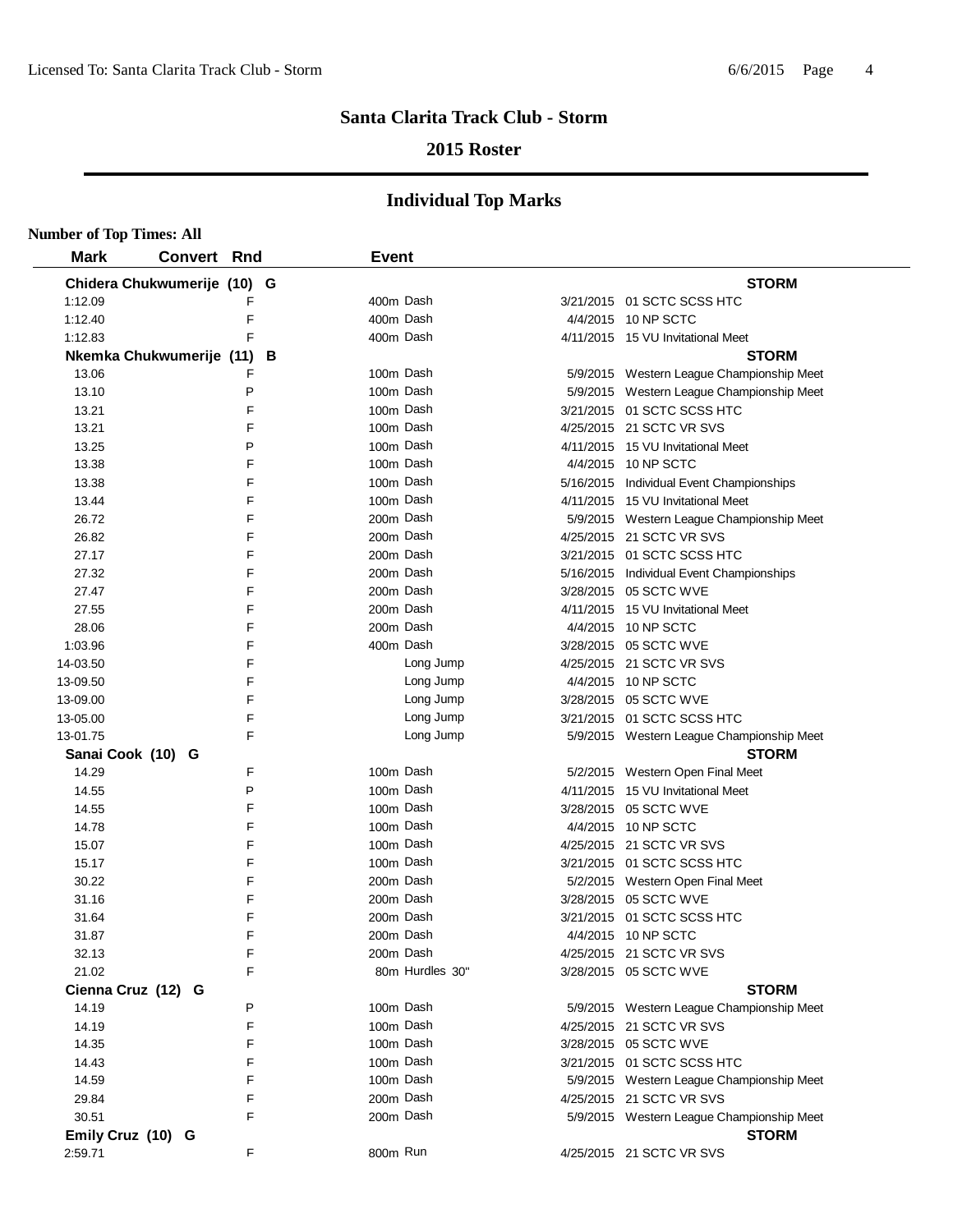## **2015 Roster**

| <b>Number of Top Times: All</b> |                |     |              |                           |                                           |
|---------------------------------|----------------|-----|--------------|---------------------------|-------------------------------------------|
| <b>Mark</b>                     | <b>Convert</b> | Rnd | <b>Event</b> |                           |                                           |
| Emily Cruz (10) G               |                |     |              |                           | <b>STORM</b>                              |
| 3:07.77                         |                | F   | 800m Run     |                           | 3/21/2015 01 SCTC SCSS HTC                |
| 5:47.68                         |                | F   | 1500m Run    |                           | 4/25/2015 21 SCTC VR SVS                  |
| 5:49.56                         |                | F   | 1500m Run    |                           | 4/4/2015 10 NP SCTC                       |
| 5:57.44                         |                | F   | 1500m Run    |                           | 4/11/2015 15 VU Invitational Meet         |
| 6:01.67                         |                | F   | 1500m Run    |                           | 4/18/2015 16 SFVR SCTC LRR                |
| 6:02.17                         |                | F   | 1500m Run    |                           | 3/28/2015 05 SCTC WVE                     |
| 12:42.99                        |                | F   | 3000m Run    |                           | 4/18/2015 16 SFVR SCTC LRR                |
| 12:48.05                        |                | F   | 3000m Run    |                           | 3/21/2015 01 SCTC SCSS HTC                |
| 12:56.20                        |                | F   | 3000m Run    |                           | 3/28/2015 05 SCTC WVE                     |
| 13:08.64                        |                | F   | 3000m Run    |                           | 4/11/2015 15 VU Invitational Meet         |
| Wyatt Davis (10) B              |                |     |              |                           | <b>STORM</b>                              |
| <b>NH</b>                       |                | F   |              | High Jump                 | 4/18/2015 16 SFVR SCTC LRR                |
| <b>NH</b>                       |                | F   |              | High Jump                 | 3/28/2015 05 SCTC WVE                     |
| <b>NH</b>                       |                | F   |              | High Jump                 | 3/21/2015 01 SCTC SCSS HTC                |
| 16-02.00                        |                | F   |              | Shot Put <sub>6</sub> lb. | 3/28/2015 05 SCTC WVE                     |
| 15-08.50                        |                | F   |              | Shot Put6 lb.             | 4/25/2015 21 SCTC VR SVS                  |
| 15-00.00                        |                | F   |              | Shot Put6 lb.             | 5/2/2015 Western Open Final Meet          |
| 14-04.00                        |                | F   |              | Shot Put <sub>6</sub> lb. | 4/18/2015 16 SFVR SCTC LRR                |
| 14-01.00                        |                | F   |              | Shot Put <sub>6</sub> lb. | 3/21/2015 01 SCTC SCSS HTC                |
| Isabella Del Villar (12) G      |                |     |              |                           | <b>STORM</b>                              |
| 15.32                           |                | F   | 100m Dash    |                           | 4/25/2015 21 SCTC VR SVS                  |
| 16.16                           |                | F   | 100m Dash    |                           | 3/28/2015 05 SCTC WVE                     |
| 16.84                           |                | F   | 100m Dash    |                           | 3/21/2015 01 SCTC SCSS HTC                |
| 34.60                           |                | F   | 200m Dash    |                           | 4/25/2015 21 SCTC VR SVS                  |
| Isabella Duarte (11) G          |                |     |              |                           | <b>STORM</b>                              |
| 2:34.97                         |                | F   | 800m Run     |                           | 5/16/2015 Individual Event Championships  |
| 2:35.08                         |                | E   | 800m Run     |                           | 4/18/2015 16 SFVR SCTC LRR                |
| 2:39.92                         |                | F   | 800m Run     |                           | 5/9/2015 Western League Championship Meet |
| 5:04.96                         |                | F   | 1500m Run    |                           | 5/16/2015 Individual Event Championships  |
| 5:08.81                         |                | F   | 1500m Run    |                           | 4/18/2015 16 SFVR SCTC LRR                |
| 5:15.18                         |                | F   | 1500m Run    |                           | 5/9/2015 Western League Championship Meet |
| 5:15.68                         |                | F   | 1500m Run    |                           | 4/25/2015 21 SCTC VR SVS                  |
| 11:13.60                        |                | F   | 3000m Run    |                           | 3/21/2015 01 SCTC SCSS HTC                |
| 11:33.73                        |                | F   | 3000m Run    |                           | 4/11/2015 15 VU Invitational Meet         |
| <b>Rheanna Ellerbrock (10)</b>  |                | G   |              |                           | <b>STORM</b>                              |
| 14:56.80                        |                | F   | 3000m Run    |                           | 4/25/2015 21 SCTC VR SVS                  |
| 15:16.72                        |                | F   | 3000m Run    |                           | 3/28/2015 05 SCTC WVE                     |
| 15:29.56                        |                | F   | 3000m Run    |                           | 5/2/2015 Western Open Final Meet          |
| 15:31.49                        |                | F   | 3000m Run    |                           | 3/21/2015 01 SCTC SCSS HTC                |
| 15:57.78                        |                | F   | 3000m Run    |                           | 4/18/2015 16 SFVR SCTC LRR                |
| Owen Fairbanks (11) B           |                |     |              |                           | <b>STORM</b>                              |
| 1:26.55                         |                | F   | 400m Dash    |                           | 4/4/2015 10 NP SCTC                       |
| 1:28.95                         |                | F   | 400m Dash    |                           | 3/21/2015 01 SCTC SCSS HTC                |
| 6:25.22                         |                | F   | 1500m Run    |                           | 3/28/2015 05 SCTC WVE                     |
| 6:37.80                         |                | F   | 1500m Run    |                           | 4/4/2015 10 NP SCTC                       |
| 6:43.26                         |                | F   | 1500m Run    |                           | 4/25/2015 21 SCTC VR SVS                  |
| 6:47.14                         |                | F   | 1500m Run    |                           | 3/21/2015 01 SCTC SCSS HTC                |
| 12:01.75                        |                | F   | 3000m Run    |                           | 4/4/2015 10 NP SCTC                       |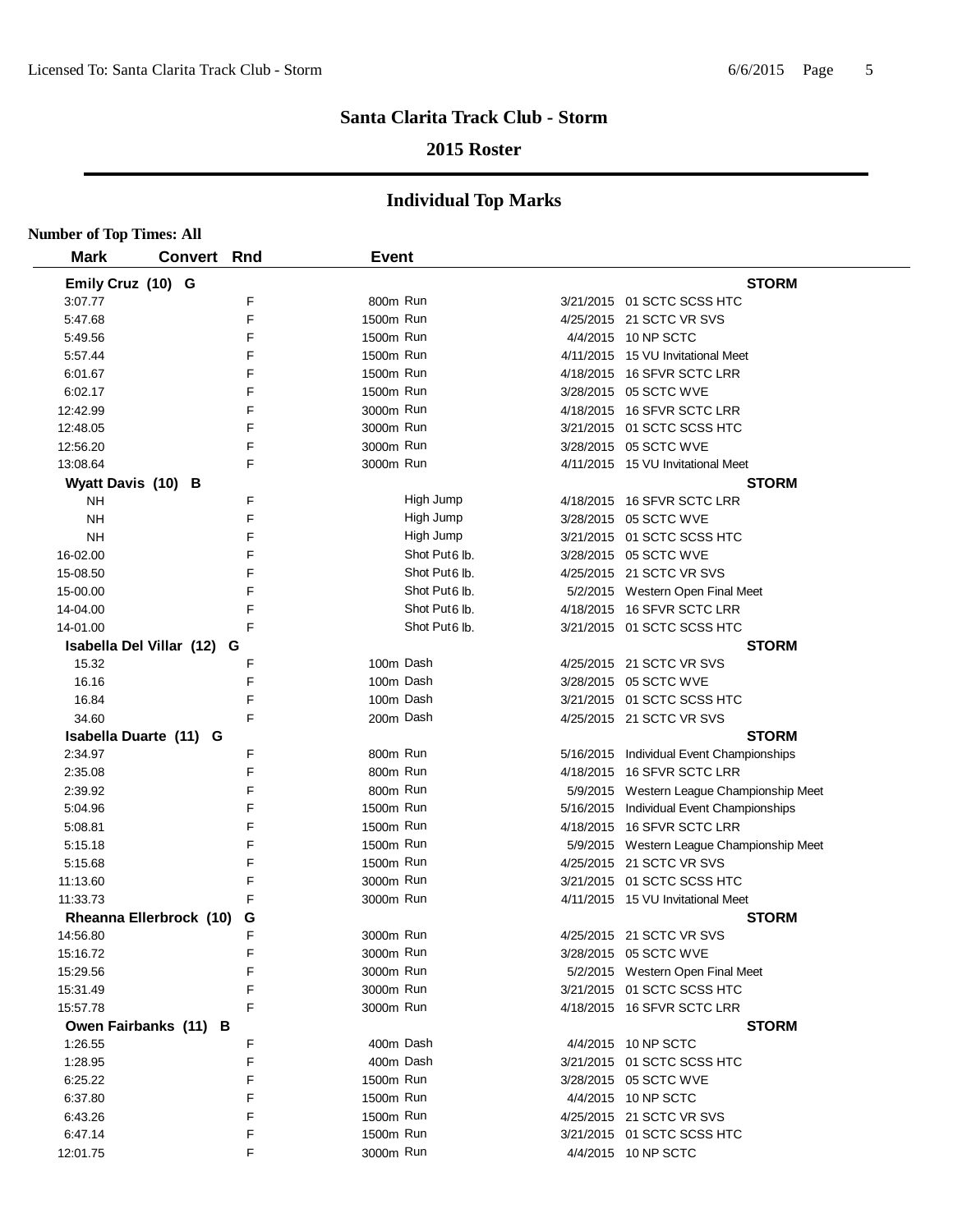## **2015 Roster**

| <b>Number of Top Times: All</b> |                          |   |              |                           |                                           |
|---------------------------------|--------------------------|---|--------------|---------------------------|-------------------------------------------|
| <b>Mark</b>                     | <b>Convert Rnd</b>       |   | <b>Event</b> |                           |                                           |
|                                 | Owen Fairbanks (11) B    |   |              |                           | <b>STORM</b>                              |
| 12:06.68                        |                          | F | 3000m Run    |                           | 4/25/2015 21 SCTC VR SVS                  |
| 13:32.81                        |                          | E | 3000m Run    |                           | 3/21/2015 01 SCTC SCSS HTC                |
|                                 | Reagan Fernandez (11) G  |   |              |                           | <b>STORM</b>                              |
| 32.53                           |                          | F |              | 200m Dash                 | 4/18/2015 16 SFVR SCTC LRR                |
| 1:16.26                         |                          | F | 400m Dash    |                           | 4/18/2015 16 SFVR SCTC LRR                |
| 1:17.74                         |                          | F | 400m Dash    |                           | 4/25/2015 21 SCTC VR SVS                  |
| 1:18.90                         |                          | F | 400m Dash    |                           | 3/21/2015 01 SCTC SCSS HTC                |
| 1:19.23                         |                          | F | 400m Dash    |                           | 4/4/2015 10 NP SCTC                       |
| 17.38                           |                          | F |              | 80m Hurdles 30"           | 4/25/2015 21 SCTC VR SVS                  |
| 17.79                           |                          | F |              | 80m Hurdles 30"           | 5/9/2015 Western League Championship Meet |
| 18.03                           |                          | F |              | 80m Hurdles 30"           | 4/4/2015 10 NP SCTC                       |
| 18.26                           |                          | F |              | 80m Hurdles 30"           | 3/21/2015 01 SCTC SCSS HTC                |
| 18.45                           |                          | F |              | 80m Hurdles 30"           | 4/18/2015 16 SFVR SCTC LRR                |
|                                 | Audrey Field (11) G      |   |              |                           | <b>STORM</b>                              |
| 14.86                           |                          | F |              | 100m Dash                 | 3/28/2015 05 SCTC WVE                     |
| 14.98                           |                          | F |              | 100m Dash                 | 3/21/2015 01 SCTC SCSS HTC                |
| 29.87                           |                          | F |              | 200m Dash                 | 4/25/2015 21 SCTC VR SVS                  |
| 30.75                           |                          | F | 200m Dash    |                           | 3/21/2015 01 SCTC SCSS HTC                |
| 1:07.96                         |                          | F | 400m Dash    |                           | 5/9/2015 Western League Championship Meet |
| 1:08.42                         |                          | F |              | 400m Dash                 | 5/16/2015 Individual Event Championships  |
| 1:08.96                         |                          | F |              | 400m Dash                 | 4/18/2015 16 SFVR SCTC LRR                |
| 1:09.92                         |                          | F | 400m Dash    |                           | 4/25/2015 21 SCTC VR SVS                  |
| 1:10.57                         |                          | F | 400m Dash    |                           | 3/21/2015 01 SCTC SCSS HTC                |
| 1:11.67                         |                          | F | 400m Dash    |                           | 3/28/2015 05 SCTC WVE                     |
|                                 | Sophia Fitzpatrick (10)  | G |              |                           | <b>STORM</b>                              |
| 21.77                           |                          | F | 100m Dash    |                           | 4/25/2015 21 SCTC VR SVS                  |
| 22.13                           |                          | F |              | 100m Dash                 | 3/28/2015 05 SCTC WVE                     |
| 7-02.25                         |                          | F |              | Long Jump                 | 3/21/2015 01 SCTC SCSS HTC                |
| 4-11.75                         |                          | F |              | Long Jump                 | 3/28/2015 05 SCTC WVE                     |
| <b>FOUL</b>                     |                          | F |              | Long Jump                 | 4/18/2015 16 SFVR SCTC LRR                |
| 16-04.00                        |                          | F |              | Shot Put <sub>6</sub> lb. | 3/28/2015 05 SCTC WVE                     |
| 15-06.00                        |                          | F |              | Shot Put <sub>6</sub> lb. | 3/21/2015 01 SCTC SCSS HTC                |
|                                 | Benjamin Fletcher (11) B |   |              |                           | <b>STORM</b>                              |
| 20.26                           |                          | F |              | 80m Hurdles 30"           | 3/21/2015 01 SCTC SCSS HTC                |
| 20.40                           |                          | F |              | 80m Hurdles 30"           | 4/18/2015 16 SFVR SCTC LRR                |
| 3-04.00                         |                          | F |              | High Jump                 | 4/18/2015 16 SFVR SCTC LRR                |
| 3-02.00                         |                          | F |              | High Jump                 | 3/21/2015 01 SCTC SCSS HTC                |
| 13-07.00                        |                          | F |              | Shot Put6 lb.             | 4/18/2015 16 SFVR SCTC LRR                |
|                                 | Hannah Fredericks (12)   | G |              |                           | <b>STORM</b>                              |
| 1:12.17                         |                          | F | 400m Dash    |                           | 3/28/2015 05 SCTC WVE                     |
| 1:12.55                         |                          | F | 400m Dash    |                           | 3/21/2015 01 SCTC SCSS HTC                |
| 1:12.66                         |                          | F |              | 400m Dash                 | 4/18/2015 16 SFVR SCTC LRR                |
| 1:15.82                         |                          | F | 400m Dash    |                           | 4/25/2015 21 SCTC VR SVS                  |
| 5:35.98                         |                          | F | 1500m Run    |                           | 5/16/2015 Individual Event Championships  |
| 5:36.53                         |                          | F | 1500m Run    |                           | 5/9/2015 Western League Championship Meet |
| 5:39.60                         |                          | F | 1500m Run    |                           | 4/4/2015 10 NP SCTC                       |
| 5:39.69                         |                          | F | 1500m Run    |                           | 3/28/2015 05 SCTC WVE                     |
| 5:40.26                         |                          | F | 1500m Run    |                           | 4/25/2015 21 SCTC VR SVS                  |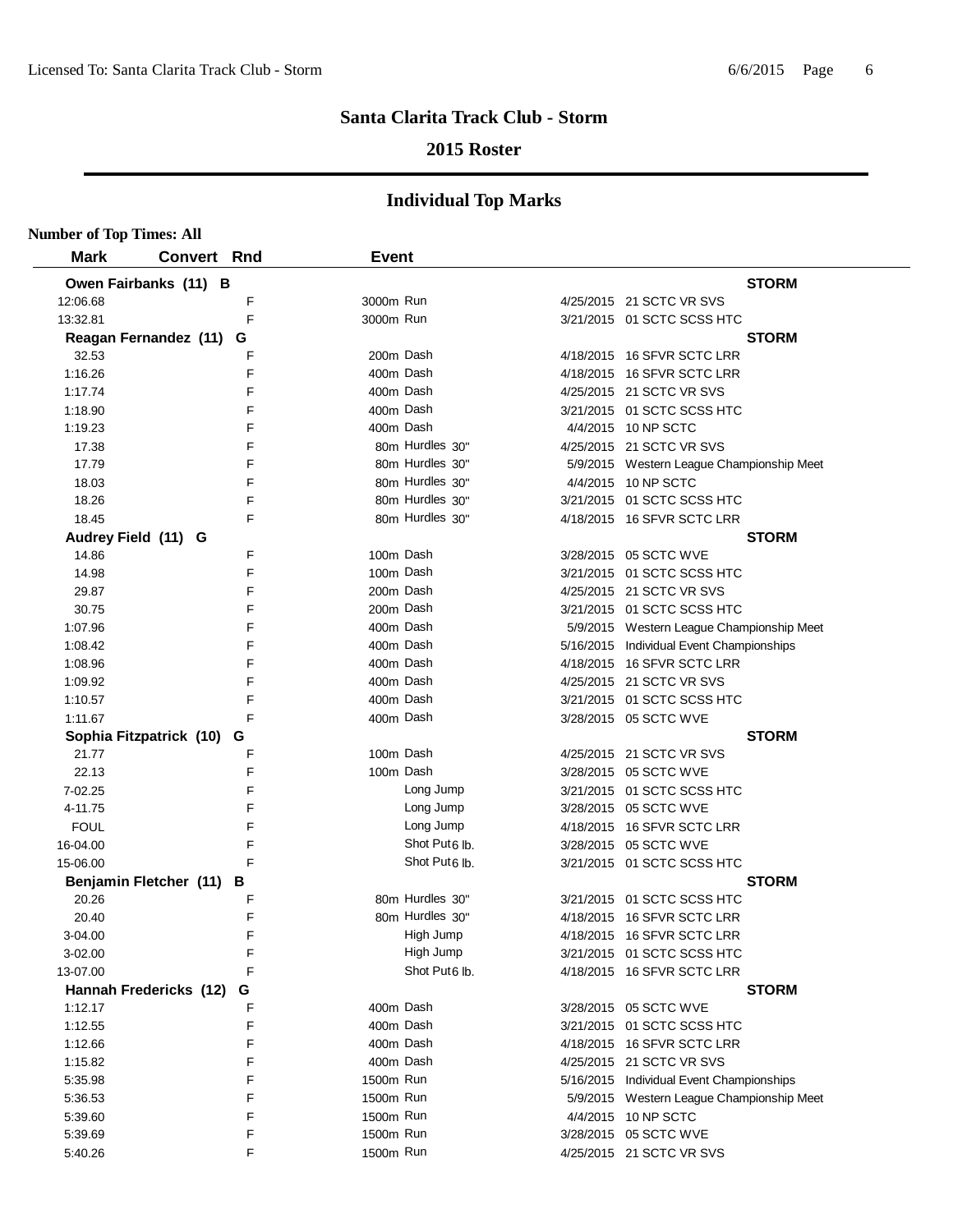## **2015 Roster**

| <b>Number of Top Times: All</b> |                               |   |              |                           |                                           |
|---------------------------------|-------------------------------|---|--------------|---------------------------|-------------------------------------------|
| <b>Mark</b>                     | <b>Convert Rnd</b>            |   | <b>Event</b> |                           |                                           |
|                                 | Hannah Fredericks (12)        | G |              |                           | <b>STORM</b>                              |
| 11:48.41                        |                               | F | 3000m Run    |                           | 5/9/2015 Western League Championship Meet |
| 11:55.25                        |                               | F | 3000m Run    |                           | 5/16/2015 Individual Event Championships  |
| 12:05.70                        |                               | F | 3000m Run    |                           | 3/21/2015 01 SCTC SCSS HTC                |
| 12:07.38                        |                               | F | 3000m Run    |                           | 3/28/2015 05 SCTC WVE                     |
| 12:16.54                        |                               | F | 3000m Run    |                           | 4/18/2015 16 SFVR SCTC LRR                |
|                                 | Angelina Fusano (12) G        |   |              |                           | <b>STORM</b>                              |
| 32.47                           |                               | F | 200m Dash    |                           | 5/2/2015 Western Open Final Meet          |
| 32.64                           |                               | F | 200m Dash    |                           | 4/18/2015 16 SFVR SCTC LRR                |
| 33.26                           |                               | F | 200m Dash    |                           | 3/28/2015 05 SCTC WVE                     |
| 1:14.83                         |                               | F | 400m Dash    |                           | 4/25/2015 21 SCTC VR SVS                  |
| 1:16.07                         |                               | F | 400m Dash    |                           | 5/2/2015 Western Open Final Meet          |
| 1:16.44                         |                               | F | 400m Dash    |                           | 3/21/2015 01 SCTC SCSS HTC                |
|                                 | Brady Gallardo (10) B         |   |              |                           | <b>STORM</b>                              |
| 3:09.59                         |                               | F | 800m Run     |                           | 4/18/2015 16 SFVR SCTC LRR                |
| 5:57.22                         |                               | F | 1500m Run    |                           | 4/25/2015 21 SCTC VR SVS                  |
| 6:04.85                         |                               | F | 1500m Run    |                           | 3/21/2015 01 SCTC SCSS HTC                |
| 6:05.79                         |                               | F | 1500m Run    |                           | 3/28/2015 05 SCTC WVE                     |
| 6:17.37                         |                               | F | 1500m Run    |                           | 4/4/2015 10 NP SCTC                       |
| 11:56.93                        |                               | F | 3000m Run    |                           | 3/28/2015 05 SCTC WVE                     |
| 12:01.43                        |                               | F | 3000m Run    |                           | 5/16/2015 Individual Event Championships  |
| 12:17.19                        |                               | F | 3000m Run    |                           | 4/18/2015 16 SFVR SCTC LRR                |
| 12:20.65                        |                               | F | 3000m Run    |                           | 5/9/2015 Western League Championship Meet |
| 12:27.50                        |                               | F | 3000m Run    |                           | 4/25/2015 21 SCTC VR SVS                  |
| 12:31.08                        |                               | F | 3000m Run    |                           | 4/4/2015 10 NP SCTC                       |
| 12:34.70                        |                               | F | 3000m Run    |                           | 3/21/2015 01 SCTC SCSS HTC                |
| 23-02.00                        |                               | F |              | Shot Put <sub>6</sub> lb. | 4/18/2015 16 SFVR SCTC LRR                |
| 23-02.00                        |                               | F |              | Shot Put6 lb.             | 4/4/2015 10 NP SCTC                       |
| 22-07.00                        |                               | F |              | Shot Put <sub>6</sub> lb. | 3/28/2015 05 SCTC WVE                     |
| 22-07.00                        |                               | F |              | Shot Put6 lb.             | 4/25/2015 21 SCTC VR SVS                  |
| 22-00.50                        |                               | F |              | Shot Put <sub>6</sub> lb. | 5/9/2015 Western League Championship Meet |
| 18-09.25                        |                               | F |              | Shot Put <sub>6</sub> lb. | 3/21/2015 01 SCTC SCSS HTC                |
|                                 | <b>Cameron Giarrizzo (10)</b> | В |              |                           | <b>STORM</b>                              |
| 17.96                           |                               | P | 100m Dash    |                           | 4/11/2015 15 VU Invitational Meet         |
| 18.40                           |                               | F | 100m Dash    |                           | 4/25/2015 21 SCTC VR SVS                  |
| 18.58                           |                               | F | 100m Dash    |                           | 4/18/2015 16 SFVR SCTC LRR                |
| 18.59                           |                               | F | 100m Dash    |                           | 3/28/2015 05 SCTC WVE                     |
| 18.60                           |                               | F | 100m Dash    |                           | 3/21/2015 01 SCTC SCSS HTC                |
| 40.81                           |                               | F | 200m Dash    |                           | 3/21/2015 01 SCTC SCSS HTC                |
| $9 - 01.00$                     |                               | F |              | Long Jump                 | 3/28/2015 05 SCTC WVE                     |
| 7-10.00                         |                               | F |              | Long Jump                 | 4/18/2015 16 SFVR SCTC LRR                |
| 19-00.50                        |                               | F |              | Shot Put <sub>6</sub> lb. | 3/21/2015 01 SCTC SCSS HTC                |
|                                 | <b>Matthew Giarrizzo (10)</b> | В |              |                           | <b>STORM</b>                              |
| 18.75                           |                               | F | 100m Dash    |                           | 3/21/2015 01 SCTC SCSS HTC                |
| 19.11                           |                               | F | 100m Dash    |                           | 4/25/2015 21 SCTC VR SVS                  |
| 19.15                           |                               | P | 100m Dash    |                           | 4/11/2015 15 VU Invitational Meet         |
| 19.17                           |                               | F | 100m Dash    |                           | 3/28/2015 05 SCTC WVE                     |
| 19.80                           |                               | F | 100m Dash    |                           | 4/18/2015 16 SFVR SCTC LRR                |
| 41.14                           |                               | F | 200m Dash    |                           | 3/21/2015 01 SCTC SCSS HTC                |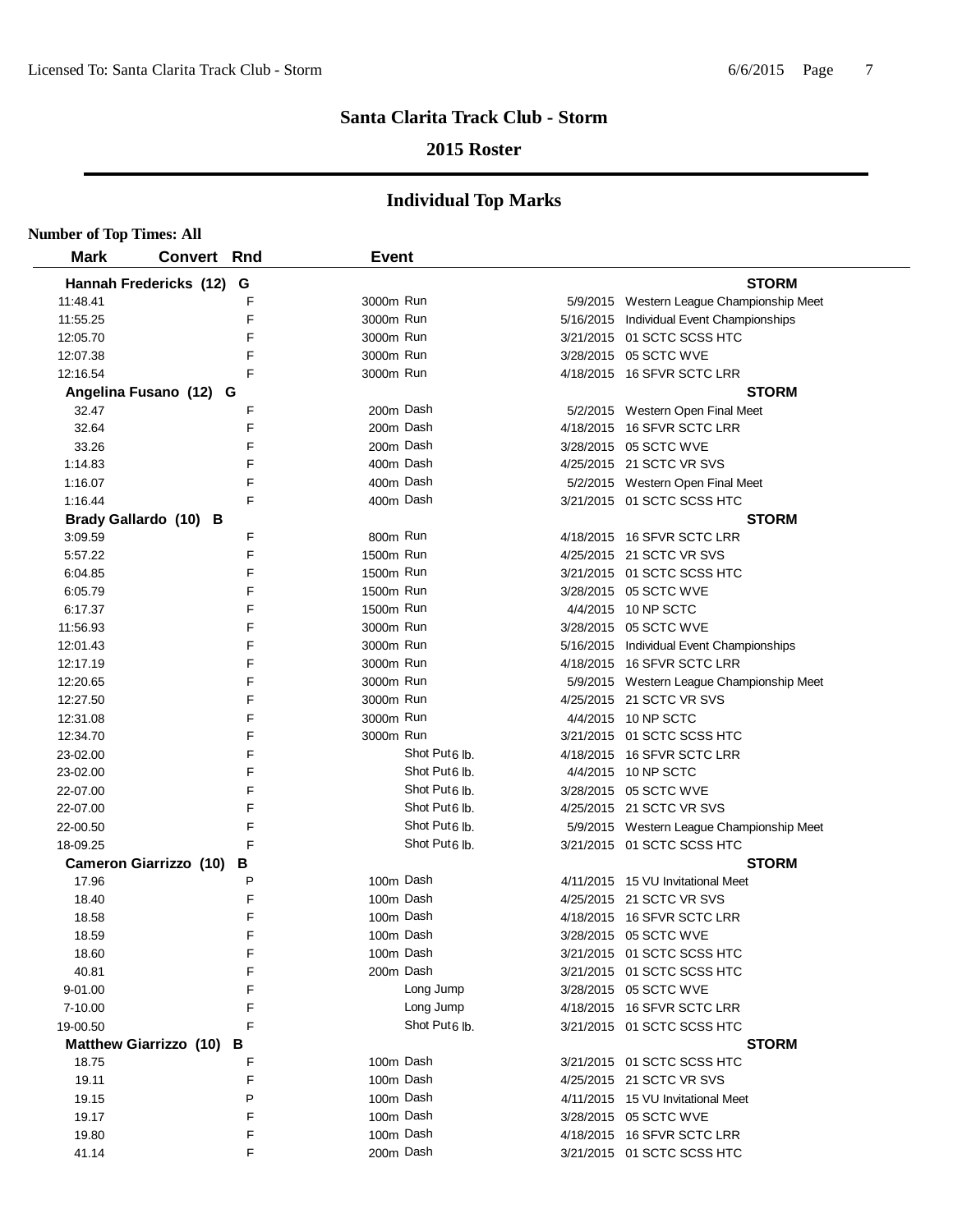## **2015 Roster**

| <b>Number of Top Times: All</b> |                          |        |              |                           |                                           |
|---------------------------------|--------------------------|--------|--------------|---------------------------|-------------------------------------------|
| <b>Mark</b>                     | <b>Convert Rnd</b>       |        | <b>Event</b> |                           |                                           |
|                                 | Matthew Giarrizzo (10) B |        |              |                           | <b>STORM</b>                              |
| 42.11                           |                          | F      | 200m Dash    |                           | 4/25/2015 21 SCTC VR SVS                  |
| 7-00.25                         |                          | F      |              | Long Jump                 | 4/25/2015 21 SCTC VR SVS                  |
| 6-05.00                         |                          | F      |              | Long Jump                 | 4/11/2015 15 VU Invitational Meet         |
| 6-03.50                         |                          | F      |              | Long Jump                 | 3/21/2015 01 SCTC SCSS HTC                |
| 6-03.00                         |                          | F      |              | Long Jump                 | 3/28/2015 05 SCTC WVE                     |
| 6-01.75                         |                          | F      |              | Long Jump                 | 4/18/2015 16 SFVR SCTC LRR                |
|                                 | Shaya Godycki (11) G     |        |              |                           | <b>STORM</b>                              |
| 17.40                           |                          | F      | 100m Dash    |                           | 5/2/2015 Western Open Final Meet          |
| 17.67                           |                          | F      | 100m Dash    |                           | 4/18/2015 16 SFVR SCTC LRR                |
| 17.68                           |                          | F      | 100m Dash    |                           | 4/4/2015 10 NP SCTC                       |
| 17.71                           |                          | F      | 100m Dash    |                           | 3/21/2015 01 SCTC SCSS HTC                |
| 17.98                           |                          | F      | 100m Dash    |                           | 4/25/2015 21 SCTC VR SVS                  |
| 18.05                           |                          | P      | 100m Dash    |                           | 4/11/2015 15 VU Invitational Meet         |
| 13-00.00                        |                          | F      |              | Shot Put <sub>6</sub> lb. | 4/4/2015 10 NP SCTC                       |
| 12-08.50                        |                          | F      |              | Shot Put <sub>6</sub> lb. | 4/11/2015 15 VU Invitational Meet         |
| 12-07.00                        |                          | F      |              | Shot Put6 lb.             | 4/18/2015 16 SFVR SCTC LRR                |
| 12-01.00                        |                          | F      |              | Shot Put6 lb.             | 5/2/2015 Western Open Final Meet          |
| 12-00.50                        |                          | F      |              | Shot Put <sub>6</sub> lb. | 3/21/2015 01 SCTC SCSS HTC                |
| 10-11.50                        |                          | F      |              | Shot Put <sub>6</sub> lb. | 4/25/2015 21 SCTC VR SVS                  |
| Maxton Gould (12) B             |                          |        |              |                           | <b>STORM</b>                              |
| 15.20                           |                          | F      | 100m Dash    |                           | 5/2/2015 Western Open Final Meet          |
| 15.33                           |                          | F      | 100m Dash    |                           | 4/18/2015 16 SFVR SCTC LRR                |
| 15.39                           |                          | F      | 100m Dash    |                           | 4/25/2015 21 SCTC VR SVS                  |
| 15.52                           |                          | F      | 100m Dash    |                           | 3/28/2015 05 SCTC WVE                     |
| 15.52                           |                          | F      | 100m Dash    |                           | 3/21/2015 01 SCTC SCSS HTC                |
| 3-06.00                         |                          | F      |              | High Jump                 | 3/28/2015 05 SCTC WVE                     |
| 3-06.00                         |                          | F      |              | High Jump                 | 4/25/2015 21 SCTC VR SVS                  |
| 3-04.00                         |                          | F      |              | High Jump                 | 4/18/2015 16 SFVR SCTC LRR                |
| 3-04.00                         |                          | F      |              | High Jump                 | 3/21/2015 01 SCTC SCSS HTC                |
| 3-04.00                         |                          | F      |              | High Jump                 | 4/11/2015 15 VU Invitational Meet         |
| NH                              |                          | F      |              | High Jump                 | 5/2/2015 Western Open Final Meet          |
| 10-06.00                        |                          | F      |              | Long Jump                 | 3/28/2015 05 SCTC WVE                     |
| 10-04.25                        |                          | F      |              | Long Jump                 | 4/18/2015 16 SFVR SCTC LRR                |
| 9-06.75                         |                          | F      |              | Long Jump                 | 4/11/2015 15 VU Invitational Meet         |
| 9-02.50                         |                          | F      |              | Long Jump                 | 4/25/2015 21 SCTC VR SVS                  |
| 8-10.00                         |                          | F      |              | Long Jump                 | 3/21/2015 01 SCTC SCSS HTC                |
| 8-08.00                         |                          | F      |              | Long Jump                 | 5/2/2015 Western Open Final Meet          |
| Dallas Guidry (11) B            |                          |        |              |                           | <b>STORM</b>                              |
| 13.41                           |                          | P      | 100m Dash    |                           | 4/11/2015 15 VU Invitational Meet         |
| 13.69                           |                          | F      | 100m Dash    |                           | 4/25/2015 21 SCTC VR SVS                  |
| 13.77                           |                          | F      | 100m Dash    |                           | 4/18/2015 16 SFVR SCTC LRR                |
| 13.82                           |                          | P      | 100m Dash    |                           | 5/9/2015 Western League Championship Meet |
| 13.93                           |                          | F      | 100m Dash    |                           | 4/11/2015 15 VU Invitational Meet         |
| 13.94                           |                          | F      | 100m Dash    |                           | 4/4/2015 10 NP SCTC                       |
| 13.97                           |                          | F      | 100m Dash    |                           | 3/21/2015 01 SCTC SCSS HTC                |
| 28.44                           |                          | F      | 200m Dash    |                           | 4/18/2015 16 SFVR SCTC LRR                |
| 28.65                           |                          | F<br>F | 200m Dash    |                           | 5/9/2015 Western League Championship Meet |
| 28.80                           |                          |        | 200m Dash    |                           | 3/21/2015 01 SCTC SCSS HTC                |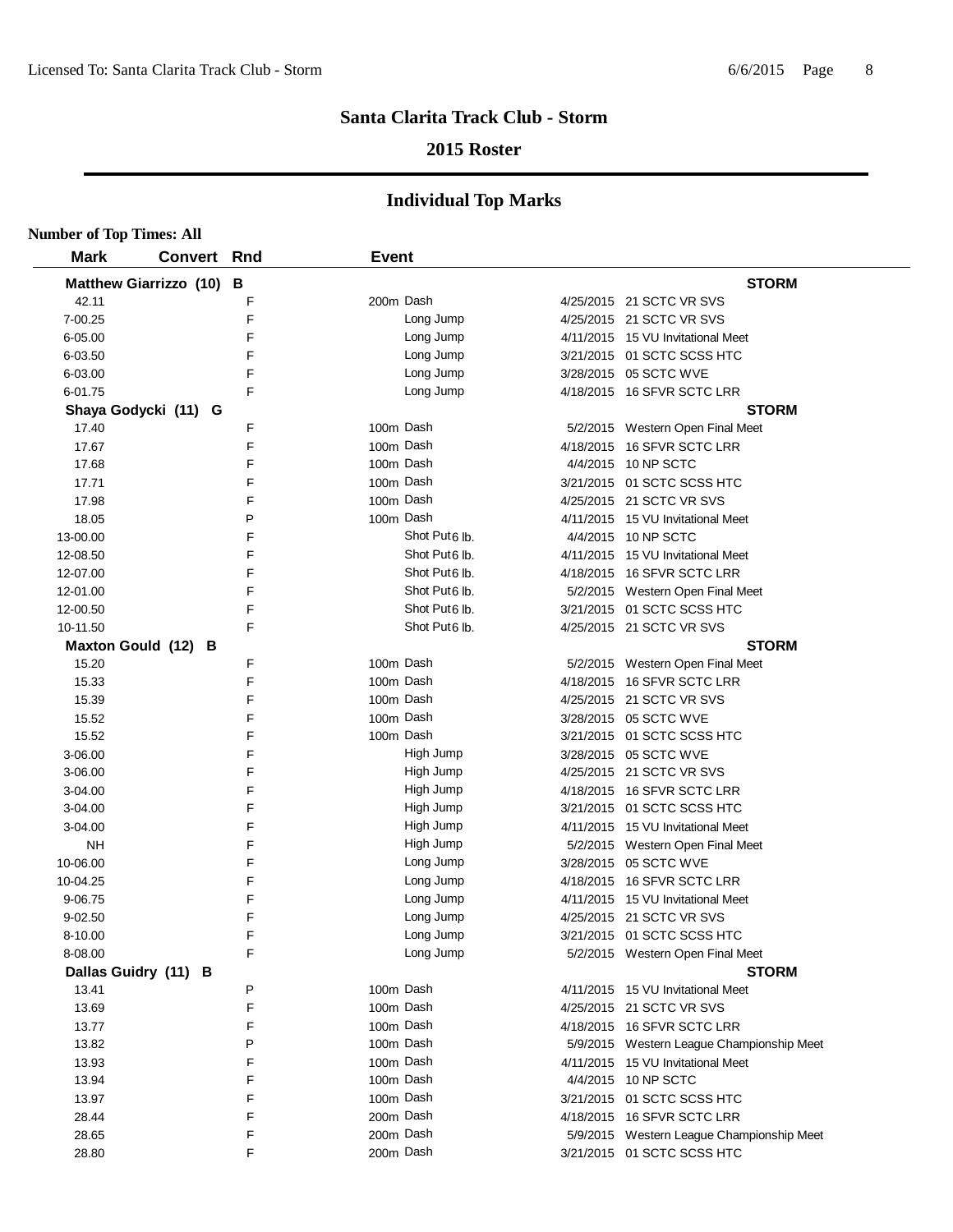# **2015 Roster**

| <b>Number of Top Times: All</b> |                          |     |              |           |                                           |
|---------------------------------|--------------------------|-----|--------------|-----------|-------------------------------------------|
| <b>Mark</b>                     | <b>Convert</b>           | Rnd | <b>Event</b> |           |                                           |
|                                 | Dallas Guidry (11) B     |     |              |           | <b>STORM</b>                              |
| 29.41                           |                          | F   | 200m Dash    |           | 4/25/2015 21 SCTC VR SVS                  |
| 31.68                           |                          | F   | 200m Dash    |           | 4/4/2015 10 NP SCTC                       |
| 12-10.00                        |                          | F   |              | Long Jump | 3/21/2015 01 SCTC SCSS HTC                |
| 12-07.00                        |                          | F   |              | Long Jump | 4/18/2015 16 SFVR SCTC LRR                |
| 12-06.50                        |                          | F   |              | Long Jump | 4/25/2015 21 SCTC VR SVS                  |
| 12-00.50                        |                          | F   |              | Long Jump | 4/4/2015 10 NP SCTC                       |
| 11-10.50                        |                          | F   |              | Long Jump | 4/11/2015 15 VU Invitational Meet         |
|                                 | Trinity Honeycutt (11) G |     |              |           | <b>STORM</b>                              |
| 16.65                           |                          | F   | 100m Dash    |           | 5/2/2015 Western Open Final Meet          |
| 16.95                           |                          | F   | 100m Dash    |           | 4/18/2015 16 SFVR SCTC LRR                |
| 17.18                           |                          | P   | 100m Dash    |           | 4/11/2015 15 VU Invitational Meet         |
| 17.63                           |                          | F   |              | 100m Dash | 4/4/2015 10 NP SCTC                       |
| 17.82                           |                          | F   | 100m Dash    |           | 3/28/2015 05 SCTC WVE                     |
| 18.19                           |                          | F   | 100m Dash    |           | 3/21/2015 01 SCTC SCSS HTC                |
| 36.63                           |                          | F   |              | 200m Dash | 4/18/2015 16 SFVR SCTC LRR                |
| 40.30                           |                          | F   |              | 200m Dash | 3/21/2015 01 SCTC SCSS HTC                |
| Jacob Hunter (12)               | в                        |     |              |           | <b>STORM</b>                              |
| 15.05                           |                          | F   | 100m Dash    |           | 4/25/2015 21 SCTC VR SVS                  |
| 15.22                           |                          | F   | 100m Dash    |           | 4/18/2015 16 SFVR SCTC LRR                |
| 15.37                           |                          | F   |              | 100m Dash | 4/4/2015 10 NP SCTC                       |
| 15.39                           |                          | F   |              | 100m Dash | 3/21/2015 01 SCTC SCSS HTC                |
| 15.43                           |                          | F   | 100m Dash    |           | 3/28/2015 05 SCTC WVE                     |
| 4-04.00                         |                          | F   |              | High Jump | 5/9/2015 Western League Championship Meet |
| 4-02.00                         |                          | F   |              | High Jump | 5/16/2015 Individual Event Championships  |
| 4-02.00                         |                          | F   |              | High Jump | 4/25/2015 21 SCTC VR SVS                  |
| 4-02.00                         |                          | F   |              | High Jump | 4/18/2015 16 SFVR SCTC LRR                |
| 4-01.00                         |                          | F   |              | High Jump | 4/4/2015 10 NP SCTC                       |
| 3-10.00                         |                          | F   |              | High Jump | 3/28/2015 05 SCTC WVE                     |
| $3 - 10.00$                     |                          | F   |              | High Jump | 3/21/2015 01 SCTC SCSS HTC                |
| 13-03.00                        |                          | F   |              | Long Jump | 5/16/2015 Individual Event Championships  |
| 13-02.50                        |                          | F   |              | Long Jump | 5/9/2015 Western League Championship Meet |
| 12-11.75                        |                          | F   |              | Long Jump | 4/4/2015 10 NP SCTC                       |
| 12-11.00                        |                          | F   |              | Long Jump | 4/25/2015 21 SCTC VR SVS                  |
| 12-08.50                        |                          | F   |              | Long Jump | 4/18/2015 16 SFVR SCTC LRR                |
| 12-05.00                        |                          | F   |              | Long Jump | 3/28/2015 05 SCTC WVE                     |
| 12-04.50                        |                          | F   |              | Long Jump | 3/21/2015 01 SCTC SCSS HTC                |
|                                 | Alexa Hupalo (11) G      |     |              |           | <b>STORM</b>                              |
| 15.38                           |                          | F   | 100m Dash    |           | 4/25/2015 21 SCTC VR SVS                  |
| 15.52                           |                          | F   |              | 100m Dash | 3/28/2015 05 SCTC WVE                     |
| 15.56                           |                          | P   |              | 100m Dash | 4/11/2015 15 VU Invitational Meet         |
| 15.60                           |                          | F   |              | 100m Dash | 5/2/2015 Western Open Final Meet          |
| 15.73                           |                          | F   |              | 100m Dash | 4/4/2015 10 NP SCTC                       |
| 15.97                           |                          | F   |              | 100m Dash | 3/21/2015 01 SCTC SCSS HTC                |
| 32.76                           |                          | F   |              | 200m Dash | 5/2/2015 Western Open Final Meet          |
| 33.65                           |                          | F   |              | 200m Dash | 4/25/2015 21 SCTC VR SVS                  |
| 33.93                           |                          | F   |              | 200m Dash | 3/21/2015 01 SCTC SCSS HTC                |
| 34.63                           |                          | F   |              | 200m Dash | 4/11/2015 15 VU Invitational Meet         |
| Avery Iles (10) G               |                          |     |              |           | <b>STORM</b>                              |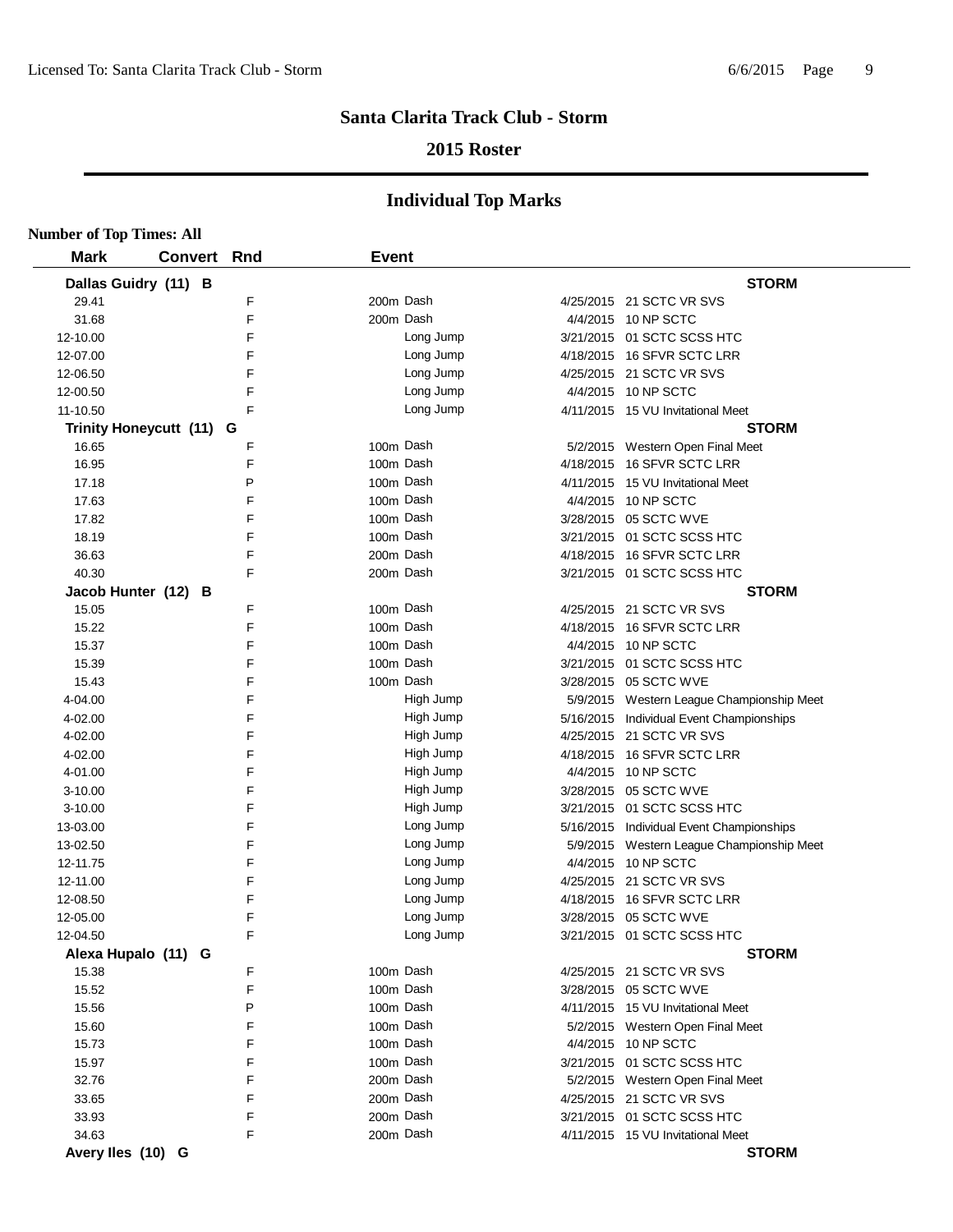## **2015 Roster**

| <b>Number of Top Times: All</b> |                       |     |              |                           |                                           |
|---------------------------------|-----------------------|-----|--------------|---------------------------|-------------------------------------------|
| <b>Mark</b>                     | Convert               | Rnd | <b>Event</b> |                           |                                           |
| Avery Iles (10) G               |                       |     |              |                           | <b>STORM</b>                              |
| 18.55                           |                       | F   | 100m Dash    |                           | 3/21/2015 01 SCTC SCSS HTC                |
| 18.60                           |                       | F   | 100m Dash    |                           | 4/18/2015 16 SFVR SCTC LRR                |
| 7-11.00                         |                       | F   |              | Long Jump                 | 5/2/2015 Western Open Final Meet          |
| 7-05.50                         |                       | F   |              | Long Jump                 | 4/18/2015 16 SFVR SCTC LRR                |
| 7-04.50                         |                       | F   |              | Long Jump                 | 4/25/2015 21 SCTC VR SVS                  |
| 7-00.00                         |                       | F   |              | Long Jump                 | 3/28/2015 05 SCTC WVE                     |
| $6 - 05.50$                     |                       | F   |              | Long Jump                 | 3/21/2015 01 SCTC SCSS HTC                |
| Alex Jenney (11) B              |                       |     |              |                           | <b>STORM</b>                              |
| 16.31                           |                       | F   | 100m Dash    |                           | 4/18/2015 16 SFVR SCTC LRR                |
| 16.33                           |                       | F   | 100m Dash    |                           | 4/25/2015 21 SCTC VR SVS                  |
| 16.78                           |                       | F   |              | 100m Dash                 | 3/28/2015 05 SCTC WVE                     |
| 17.01                           |                       | F   | 100m Dash    |                           | 3/21/2015 01 SCTC SCSS HTC                |
| 17.16                           |                       | F   | 100m Dash    |                           | 4/4/2015 10 NP SCTC                       |
| 34.89                           |                       | F   | 200m Dash    |                           | 4/11/2015 15 VU Invitational Meet         |
| 35.18                           |                       | F   | 200m Dash    |                           | 3/28/2015 05 SCTC WVE                     |
| 35.21                           |                       | F   | 200m Dash    |                           | 3/21/2015 01 SCTC SCSS HTC                |
| 35.97                           |                       | F   |              | 200m Dash                 | 4/4/2015 10 NP SCTC                       |
| 1:20.14                         |                       | F   |              | 400m Dash                 | 4/18/2015 16 SFVR SCTC LRR                |
| 1:22.76                         |                       | F   |              | 400m Dash                 | 4/25/2015 21 SCTC VR SVS                  |
| 30-06.50                        |                       | F   |              | Shot Put <sub>6</sub> lb. | 5/9/2015 Western League Championship Meet |
| 30-02.50                        |                       | F   |              | Shot Put <sub>6</sub> lb. | 5/16/2015 Individual Event Championships  |
| 30-02.00                        |                       | F   |              | Shot Put <sub>6</sub> lb. | 4/18/2015 16 SFVR SCTC LRR                |
| 29-06.00                        |                       | F   |              | Shot Put <sub>6</sub> lb. | 4/25/2015 21 SCTC VR SVS                  |
| 28-08.50                        |                       | F   |              | Shot Put <sub>6</sub> lb. | 4/4/2015 10 NP SCTC                       |
| 28-06.00                        |                       | F   |              | Shot Put <sub>6</sub> lb. | 4/11/2015 15 VU Invitational Meet         |
| 28-00.50                        |                       | F   |              | Shot Put <sub>6</sub> lb. | 3/28/2015 05 SCTC WVE                     |
| 27-07.00                        |                       | F   |              | Shot Put6 lb.             | 3/21/2015 01 SCTC SCSS HTC                |
|                                 | Vincent Jordan (11) B |     |              |                           | <b>STORM</b>                              |
| 18.62                           |                       | P   | 100m Dash    |                           | 4/11/2015 15 VU Invitational Meet         |
| 18.88                           |                       | F   | 100m Dash    |                           | 4/4/2015 10 NP SCTC                       |
| 28-11.00                        |                       | F   |              | Shot Put <sub>6</sub> lb. | 5/9/2015 Western League Championship Meet |
| 28-00.00                        |                       | F   |              | Shot Put <sub>6</sub> lb. | 4/11/2015 15 VU Invitational Meet         |
| 26-06.00                        |                       | F   |              | Shot Put6 lb.             | 4/4/2015 10 NP SCTC                       |
| 26-03.00                        |                       | F   |              | Shot Put6 lb.             | 3/21/2015 01 SCTC SCSS HTC                |
| 25-01.50                        |                       | F   |              | Shot Put <sub>6</sub> lb. | 5/16/2015 Individual Event Championships  |
| 24-05.00                        |                       | F   |              | Shot Put <sub>6</sub> lb. | 4/25/2015 21 SCTC VR SVS                  |
|                                 | Natalia Juarez (10) G |     |              |                           | <b>STORM</b>                              |
| 15.12                           |                       | F   | 100m Dash    |                           | 5/2/2015 Western Open Final Meet          |
| 15.54                           |                       | F   | 100m Dash    |                           | 3/21/2015 01 SCTC SCSS HTC                |
| 32.22                           |                       | F   | 200m Dash    |                           | 4/18/2015 16 SFVR SCTC LRR                |
| 1:17.90                         |                       | F   | 400m Dash    |                           | 4/4/2015 10 NP SCTC                       |
| 1:19.48                         |                       | F   | 400m Dash    |                           | 3/21/2015 01 SCTC SCSS HTC                |
| 3:03.58                         |                       | F   | 800m Run     |                           | 4/4/2015 10 NP SCTC                       |
| 5:58.54                         |                       | F   | 1500m Run    |                           | 5/2/2015 Western Open Final Meet          |
| 6:17.60                         |                       | F   | 1500m Run    |                           | 4/18/2015 16 SFVR SCTC LRR                |
| 9-05.00                         |                       | F   |              | Long Jump                 | 3/21/2015 01 SCTC SCSS HTC                |
|                                 | Viraj Lakhotia (10) B |     |              |                           | <b>STORM</b>                              |
| 15.56                           |                       | P   | 100m Dash    |                           | 4/11/2015 15 VU Invitational Meet         |
|                                 |                       |     |              |                           |                                           |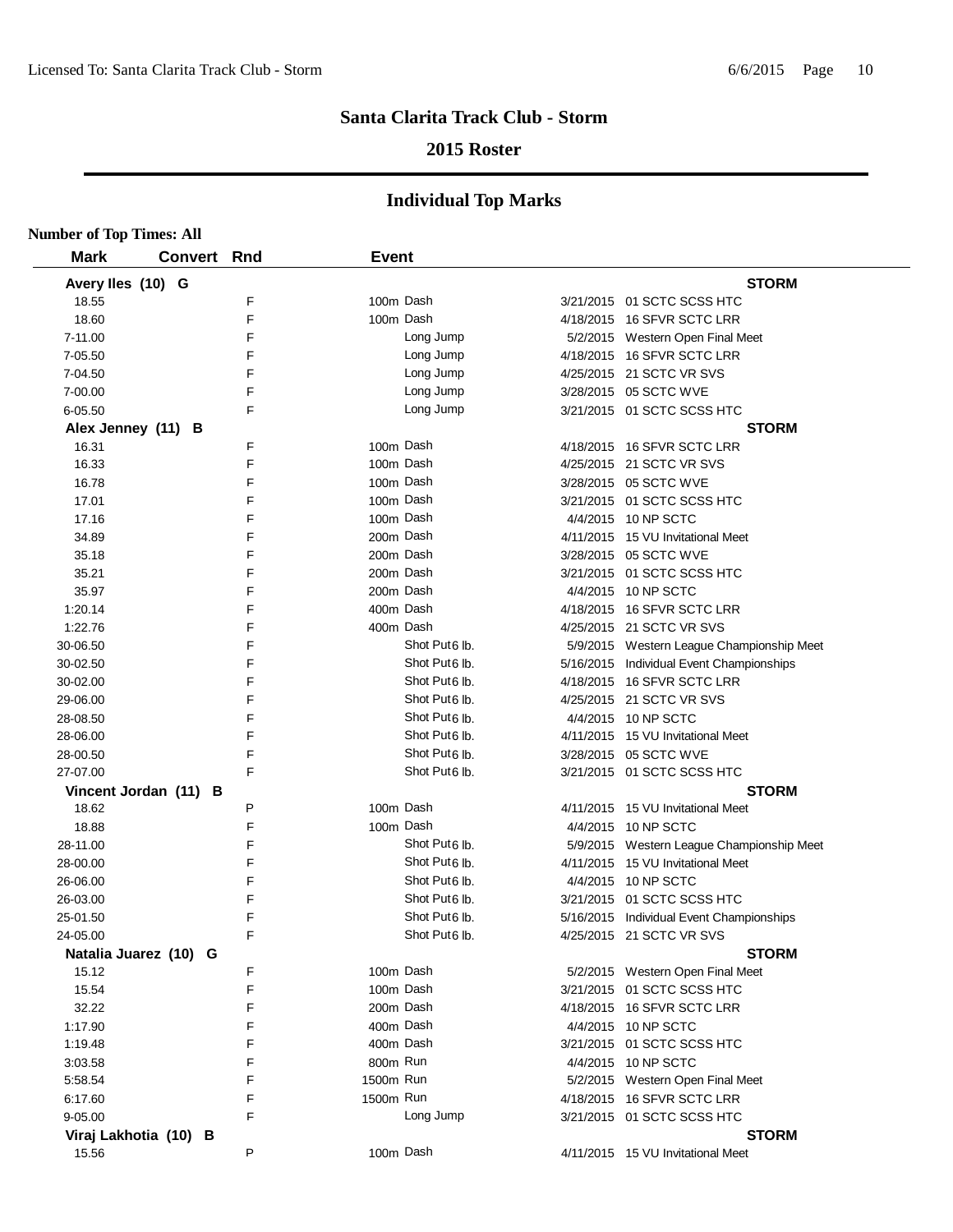## **2015 Roster**

| <b>Number of Top Times: All</b> |                |     |              |                 |                                           |
|---------------------------------|----------------|-----|--------------|-----------------|-------------------------------------------|
| <b>Mark</b>                     | <b>Convert</b> | Rnd | <b>Event</b> |                 |                                           |
| Viraj Lakhotia (10) B           |                |     |              |                 | <b>STORM</b>                              |
| 15.65                           |                | F   |              | 100m Dash       | 3/21/2015 01 SCTC SCSS HTC                |
| 15.79                           |                | F   |              | 100m Dash       | 4/18/2015 16 SFVR SCTC LRR                |
| 15.82                           |                | F   |              | 100m Dash       | 4/25/2015 21 SCTC VR SVS                  |
| 1:17.33                         |                | F   |              | 400m Dash       | 3/28/2015 05 SCTC WVE                     |
| 1:17.48                         |                | F   | 400m Dash    |                 | 4/25/2015 21 SCTC VR SVS                  |
| 1:18.84                         |                | F   | 400m Dash    |                 | 4/18/2015 16 SFVR SCTC LRR                |
| 1:20.20                         |                | F   | 400m Dash    |                 | 3/21/2015 01 SCTC SCSS HTC                |
| 3:05.27                         |                | F   | 800m Run     |                 | 4/11/2015 15 VU Invitational Meet         |
| 3:14.48                         |                | F   | 800m Run     |                 | 4/18/2015 16 SFVR SCTC LRR                |
| 3:14.72                         |                | F   | 800m Run     |                 | 3/21/2015 01 SCTC SCSS HTC                |
| Gunnar Learned (11) B           |                |     |              |                 | <b>STORM</b>                              |
| 6:06.56                         |                | F   | 1500m Run    |                 | 3/28/2015 05 SCTC WVE                     |
| 6:11.79                         |                | F   | 1500m Run    |                 | 4/18/2015 16 SFVR SCTC LRR                |
| 6:19.94                         |                | F   | 1500m Run    |                 | 3/21/2015 01 SCTC SCSS HTC                |
| <b>NH</b>                       |                | F   |              | High Jump       | 3/28/2015 05 SCTC WVE                     |
| Charlee Leatherberry (11) G     |                |     |              |                 | <b>STORM</b>                              |
| 4:17.72                         |                | F   | 800m Run     |                 | 5/2/2015 Western Open Final Meet          |
| 4:32.02                         |                | F   | 800m Run     |                 | 4/25/2015 21 SCTC VR SVS                  |
| 7:32.23                         |                | F   | 1500m Run    |                 | 4/11/2015 15 VU Invitational Meet         |
| 8:03.20                         |                | F   | 1500m Run    |                 | 4/25/2015 21 SCTC VR SVS                  |
| 9:43.02                         |                | F   | 1500m Run    |                 | 5/2/2015 Western Open Final Meet          |
| 16:03.63                        |                | F   | 3000m Run    |                 | 3/21/2015 01 SCTC SCSS HTC                |
| 16:59.29                        |                | F   | 3000m Run    |                 | 4/18/2015 16 SFVR SCTC LRR                |
| 17:28.58                        |                | F   | 3000m Run    |                 | 4/4/2015 10 NP SCTC                       |
| 17:44.52                        |                | F   | 3000m Run    |                 | 3/28/2015 05 SCTC WVE                     |
| 17:56.92                        |                | F   | 3000m Run    |                 | 4/11/2015 15 VU Invitational Meet         |
| 18:07.51                        |                | F   | 3000m Run    |                 | 5/2/2015 Western Open Final Meet          |
| Jamie Lee (11) G                |                |     |              |                 | <b>STORM</b>                              |
| 6:49.41                         |                | F   | 1500m Run    |                 | 4/11/2015 15 VU Invitational Meet         |
| 6:50.27                         |                | F   | 1500m Run    |                 | 4/25/2015 21 SCTC VR SVS                  |
| 6:57.53                         |                | F   | 1500m Run    |                 | 5/2/2015 Western Open Final Meet          |
| 6:58.34                         |                | F   | 1500m Run    |                 | 3/21/2015 01 SCTC SCSS HTC                |
| 7:05.62                         |                | F   | 1500m Run    |                 | 4/4/2015 10 NP SCTC                       |
| 14:31.10                        |                | F   | 3000m Run    |                 | 4/18/2015 16 SFVR SCTC LRR                |
| 14:34.22                        |                | F   | 3000m Run    |                 | 3/28/2015 05 SCTC WVE                     |
| 14:38.57                        |                | F   | 3000m Run    |                 | 4/25/2015 21 SCTC VR SVS                  |
| 14:49.29                        |                | F   | 3000m Run    |                 | 5/2/2015 Western Open Final Meet          |
| 14:52.81                        |                | F   | 3000m Run    |                 | 3/21/2015 01 SCTC SCSS HTC                |
| 14:59.92                        |                | F   | 3000m Run    |                 | 4/4/2015 10 NP SCTC                       |
| Natalie Lin (11) G              |                |     |              |                 | <b>STORM</b>                              |
| 15.45                           |                | F   |              | 100m Dash       | 3/21/2015 01 SCTC SCSS HTC                |
| 15.48                           |                | F   |              | 100m Dash       | 4/25/2015 21 SCTC VR SVS                  |
| 15.68                           |                | F   |              | 100m Dash       | 4/18/2015 16 SFVR SCTC LRR                |
| 15.74                           |                | F   |              | 100m Dash       | 3/28/2015 05 SCTC WVE                     |
| 32.22                           |                | F   |              | 200m Dash       | 4/25/2015 21 SCTC VR SVS                  |
| 1:19.49                         |                | F   |              | 400m Dash       | 4/18/2015 16 SFVR SCTC LRR                |
| 14.66                           |                | F   |              | 80m Hurdles 30" | 5/9/2015 Western League Championship Meet |
| 14.93                           |                | F   |              | 80m Hurdles 30" | 5/16/2015 Individual Event Championships  |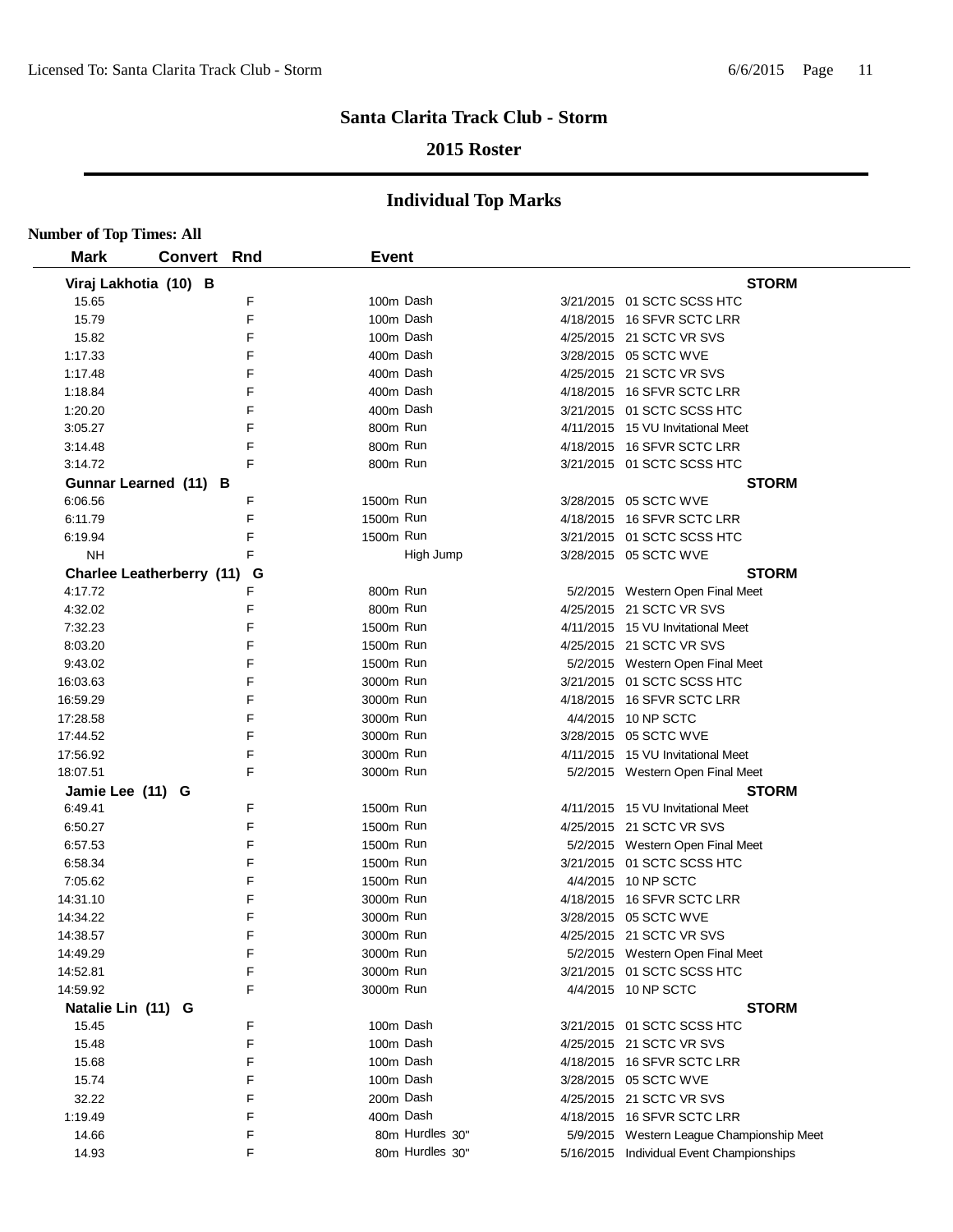## **2015 Roster**

| <b>Number of Top Times: All</b> |                          |   |                 |                                           |
|---------------------------------|--------------------------|---|-----------------|-------------------------------------------|
| <b>Mark</b>                     | <b>Convert Rnd</b>       |   | <b>Event</b>    |                                           |
| Natalie Lin (11) G              |                          |   |                 | <b>STORM</b>                              |
| 15.82                           |                          | F | 80m Hurdles 30" | 4/18/2015 16 SFVR SCTC LRR                |
| 16.03                           |                          | E | 80m Hurdles 30" | 4/25/2015 21 SCTC VR SVS                  |
| 16.42                           |                          | F | 80m Hurdles 30" | 3/21/2015 01 SCTC SCSS HTC                |
| 16.93                           |                          | F | 80m Hurdles 30" | 3/28/2015 05 SCTC WVE                     |
| 17.26                           |                          | F | 80m Hurdles 30" | 4/4/2015 10 NP SCTC                       |
|                                 | Abbey Littlejohns (12) G |   |                 | <b>STORM</b>                              |
| 14.67                           |                          | F | 100m Dash       | 3/21/2015 01 SCTC SCSS HTC                |
| 29.79                           |                          | E | 200m Dash       | 4/18/2015 16 SFVR SCTC LRR                |
| 30.22                           |                          | F | 200m Dash       | 3/21/2015 01 SCTC SCSS HTC                |
| 30.70                           |                          | E | 200m Dash       | 5/9/2015 Western League Championship Meet |
| 31.12                           |                          | F | 200m Dash       | 4/11/2015 15 VU Invitational Meet         |
| 31.12                           |                          | F | 200m Dash       | 3/28/2015 05 SCTC WVE                     |
| 31.53                           |                          | F | 200m Dash       | 4/4/2015 10 NP SCTC                       |
| 14.72                           |                          | F | 80m Hurdles 30" | 5/9/2015 Western League Championship Meet |
| 15.42                           |                          | F | 80m Hurdles 30" | 5/16/2015 Individual Event Championships  |
| 15.57                           |                          | F | 80m Hurdles 30" | 4/25/2015 21 SCTC VR SVS                  |
| 16.75                           |                          | F | 80m Hurdles 30" | 4/4/2015 10 NP SCTC                       |
| 16.89                           |                          | F | 80m Hurdles 30" | 3/28/2015 05 SCTC WVE                     |
| 17.17                           |                          | F | 80m Hurdles 30" | 4/18/2015 16 SFVR SCTC LRR                |
| 12-08.00                        |                          | F | Long Jump       | 3/21/2015 01 SCTC SCSS HTC                |
| 12-07.75                        |                          | F | Long Jump       | 5/9/2015 Western League Championship Meet |
| 12-05.75                        |                          | F | Long Jump       | 4/11/2015 15 VU Invitational Meet         |
| 12-04.00                        |                          | E | Long Jump       | 5/16/2015 Individual Event Championships  |
| 12-03.50                        |                          | F | Long Jump       | 4/4/2015 10 NP SCTC                       |
| 12-03.25                        |                          | E | Long Jump       | 3/28/2015 05 SCTC WVE                     |
| 12-02.25                        |                          | F | Long Jump       | 4/18/2015 16 SFVR SCTC LRR                |
| 11-04.75                        |                          | F | Long Jump       | 4/25/2015 21 SCTC VR SVS                  |
|                                 | Aubrielle Lucia (12) G   |   |                 | <b>STORM</b>                              |
| 17.33                           |                          | F | 100m Dash       | 3/21/2015 01 SCTC SCSS HTC                |
| 17.47                           |                          | F | 100m Dash       | 4/4/2015 10 NP SCTC                       |
| 22.01                           |                          | F | 100m Dash       | 4/18/2015 16 SFVR SCTC LRR                |
| 7-10.00                         |                          | F | Long Jump       | 4/4/2015 10 NP SCTC                       |
| 7-05.50                         |                          | F | Long Jump       | 4/18/2015 16 SFVR SCTC LRR                |
| $6 - 10.00$                     |                          | F | Long Jump       | 3/21/2015 01 SCTC SCSS HTC                |
|                                 | Gabriel Madison (11) B   |   |                 | <b>STORM</b>                              |
| 1:25.22                         |                          | F | 400m Dash       | 4/18/2015 16 SFVR SCTC LRR                |
| 3:02.39                         |                          | F | 800m Run        | 3/28/2015 05 SCTC WVE                     |
| 3:04.11                         |                          | F | 800m Run        | 3/21/2015 01 SCTC SCSS HTC                |
| 3:07.11                         |                          | F | 800m Run        | 4/18/2015 16 SFVR SCTC LRR                |
| 3:18.13                         |                          | F | 800m Run        | 4/4/2015 10 NP SCTC                       |
| 5:33.13                         |                          | F | 1500m Run       | 3/28/2015 05 SCTC WVE                     |
| 5:36.50                         |                          | F | 1500m Run       | 4/4/2015 10 NP SCTC                       |
| 5:43.29                         |                          | F | 1500m Run       | 3/21/2015 01 SCTC SCSS HTC                |
| 5:51.28                         |                          | F | 1500m Run       | 5/2/2015 Western Open Final Meet          |
| 11:56.75                        |                          | F | 3000m Run       | 4/25/2015 21 SCTC VR SVS                  |
| 12:05.65                        |                          | F | 3000m Run       | 4/18/2015 16 SFVR SCTC LRR                |
| 12:14.13                        |                          | F | 3000m Run       | 5/2/2015 Western Open Final Meet          |
|                                 | Jack Maekawa (10) B      |   |                 | <b>STORM</b>                              |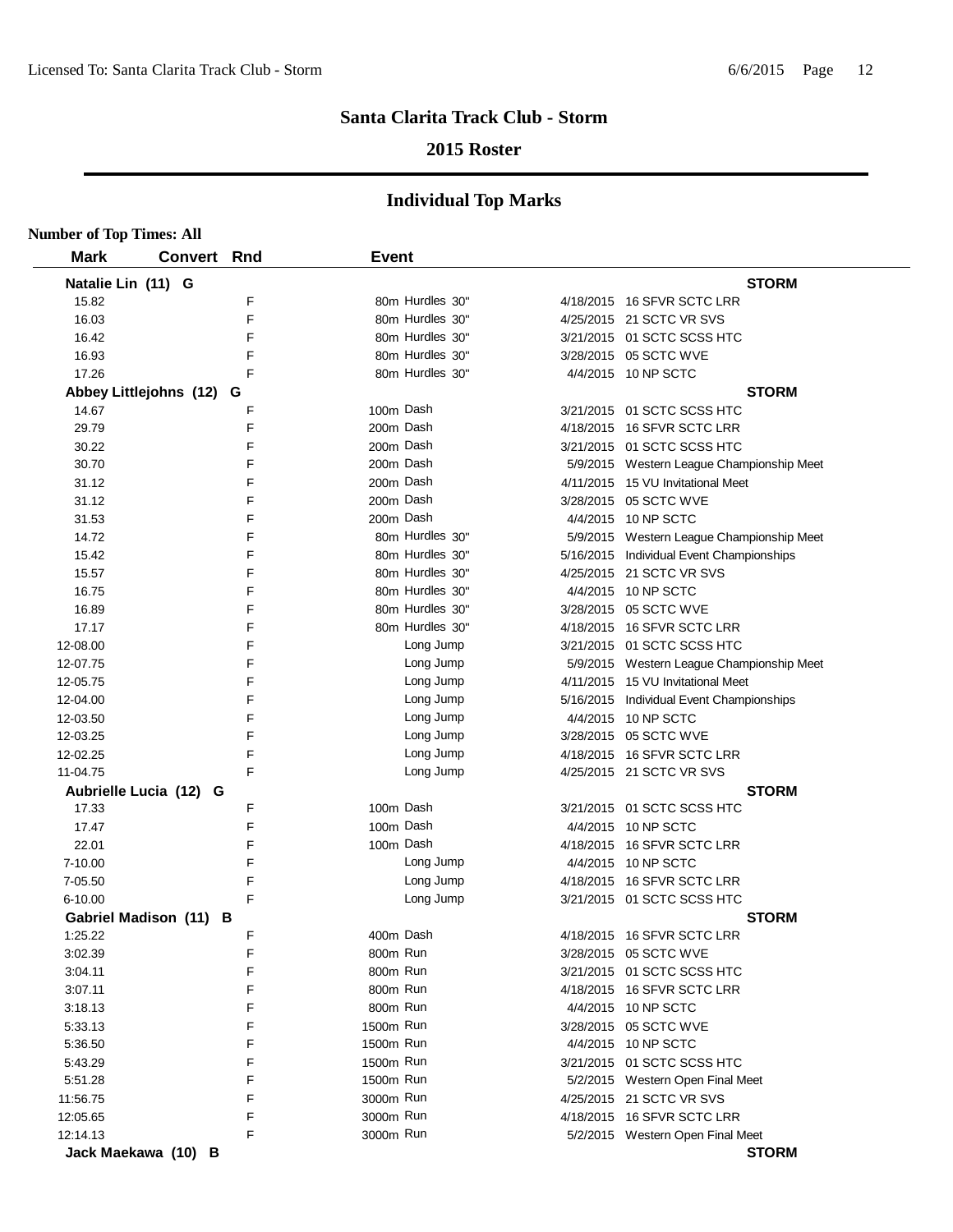## **2015 Roster**

| <b>Number of Top Times: All</b> |                       |        |                           |                                   |
|---------------------------------|-----------------------|--------|---------------------------|-----------------------------------|
| <b>Mark</b>                     | Convert Rnd           |        | <b>Event</b>              |                                   |
|                                 | Jack Maekawa (10) B   |        |                           | <b>STORM</b>                      |
| 17.25                           |                       | F      | 100m Dash                 | 3/28/2015 05 SCTC WVE             |
| 17.52                           |                       | E      | 100m Dash                 | 3/21/2015 01 SCTC SCSS HTC        |
| 17.60                           |                       | F      | 100m Dash                 | 4/4/2015 10 NP SCTC               |
| 17.63                           |                       | F      | 100m Dash                 | 4/25/2015 21 SCTC VR SVS          |
| 17.65                           |                       | F      | 100m Dash                 | 4/18/2015 16 SFVR SCTC LRR        |
| 23-08.00                        |                       | E      | Shot Put <sub>6</sub> lb. | 5/2/2015 Western Open Final Meet  |
| 22-07.00                        |                       | F      | Shot Put <sub>6</sub> lb. | 3/28/2015 05 SCTC WVE             |
| 22-06.00                        |                       | F      | Shot Put <sub>6</sub> lb. | 4/18/2015 16 SFVR SCTC LRR        |
| 22-00.00                        |                       | F      | Shot Put6 lb.             | 4/25/2015 21 SCTC VR SVS          |
| 20-10.50                        |                       | F      | Shot Put6 lb.             | 3/21/2015 01 SCTC SCSS HTC        |
| 20-03.00                        |                       | F      | Shot Put <sub>6</sub> lb. | 4/4/2015 10 NP SCTC               |
|                                 | Taylor Manskar (11) G |        |                           | <b>STORM</b>                      |
| 15.92                           |                       | F      | 100m Dash                 | 4/4/2015 10 NP SCTC               |
| 15.95                           |                       | F      | 100m Dash                 | 4/25/2015 21 SCTC VR SVS          |
| 16.07                           |                       | F      | 100m Dash                 | 5/2/2015 Western Open Final Meet  |
| 16.16                           |                       | F      | 100m Dash                 | 3/21/2015 01 SCTC SCSS HTC        |
| 16.17                           |                       | F      | 100m Dash                 | 3/28/2015 05 SCTC WVE             |
| 16.35                           |                       | F      | 100m Dash                 | 4/18/2015 16 SFVR SCTC LRR        |
| 34.84                           |                       | F      | 200m Dash                 | 5/2/2015 Western Open Final Meet  |
| 35.33                           |                       | F      | 200m Dash                 | 4/18/2015 16 SFVR SCTC LRR        |
| 36.10                           |                       | F      | 200m Dash                 | 4/25/2015 21 SCTC VR SVS          |
| 36.59                           |                       | F      | 200m Dash                 | 3/28/2015 05 SCTC WVE             |
| 12-00.75                        |                       | E      | Long Jump                 | 3/28/2015 05 SCTC WVE             |
| 11-02.00                        |                       | F      | Long Jump                 | 4/25/2015 21 SCTC VR SVS          |
| 10-09.50                        |                       | E      | Long Jump                 | 5/2/2015 Western Open Final Meet  |
| 10-05.00                        |                       | F      | Long Jump                 | 4/4/2015 10 NP SCTC               |
| 10-03.75                        |                       | F      | Long Jump                 | 3/21/2015 01 SCTC SCSS HTC        |
| $9 - 10.00$                     |                       | F      | Long Jump                 | 4/18/2015 16 SFVR SCTC LRR        |
|                                 | Ryan McDonald (11) B  |        |                           | <b>STORM</b>                      |
| 16.75                           |                       | F      | 100m Dash                 | 4/18/2015 16 SFVR SCTC LRR        |
| 16.82                           |                       | F      | 100m Dash                 | 4/4/2015 10 NP SCTC               |
| 16.84                           |                       | F      | 100m Dash                 | 4/25/2015 21 SCTC VR SVS          |
| 17.06                           |                       | F      | 100m Dash                 | 3/21/2015 01 SCTC SCSS HTC        |
| 10-04.00                        |                       | F      | Long Jump                 | 5/2/2015 Western Open Final Meet  |
| 10-01.50                        |                       | F      | Long Jump                 | 4/18/2015 16 SFVR SCTC LRR        |
| 9-11.25                         |                       | F      | Long Jump                 | 4/25/2015 21 SCTC VR SVS          |
| 9-06.25                         |                       | F      | Long Jump                 | 4/11/2015 15 VU Invitational Meet |
| 9-01.50                         |                       | F      | Long Jump                 | 4/4/2015 10 NP SCTC               |
| 8-09.00                         |                       | F      | Long Jump                 | 3/28/2015 05 SCTC WVE             |
| 25-02.50                        |                       | F      | Shot Put <sub>6</sub> lb. | 4/25/2015 21 SCTC VR SVS          |
| 24-05.00                        |                       | F      | Shot Put6 lb.             | 5/2/2015 Western Open Final Meet  |
| 22-10.00                        |                       | F      | Shot Put <sub>6</sub> lb. | 4/4/2015 10 NP SCTC               |
| 22-07.00                        |                       | F      | Shot Put6 lb.             | 3/21/2015 01 SCTC SCSS HTC        |
| 21-10.50                        |                       | F      | Shot Put6 lb.             | 4/18/2015 16 SFVR SCTC LRR        |
|                                 | Kylee McIntosh (11) G |        |                           | <b>STORM</b>                      |
| 14.59                           |                       | F      | 100m Dash                 | 4/18/2015 16 SFVR SCTC LRR        |
| 14.89                           |                       | F<br>P | 100m Dash                 | 3/28/2015 05 SCTC WVE             |
| 14.93                           |                       |        | 100m Dash                 | 4/11/2015 15 VU Invitational Meet |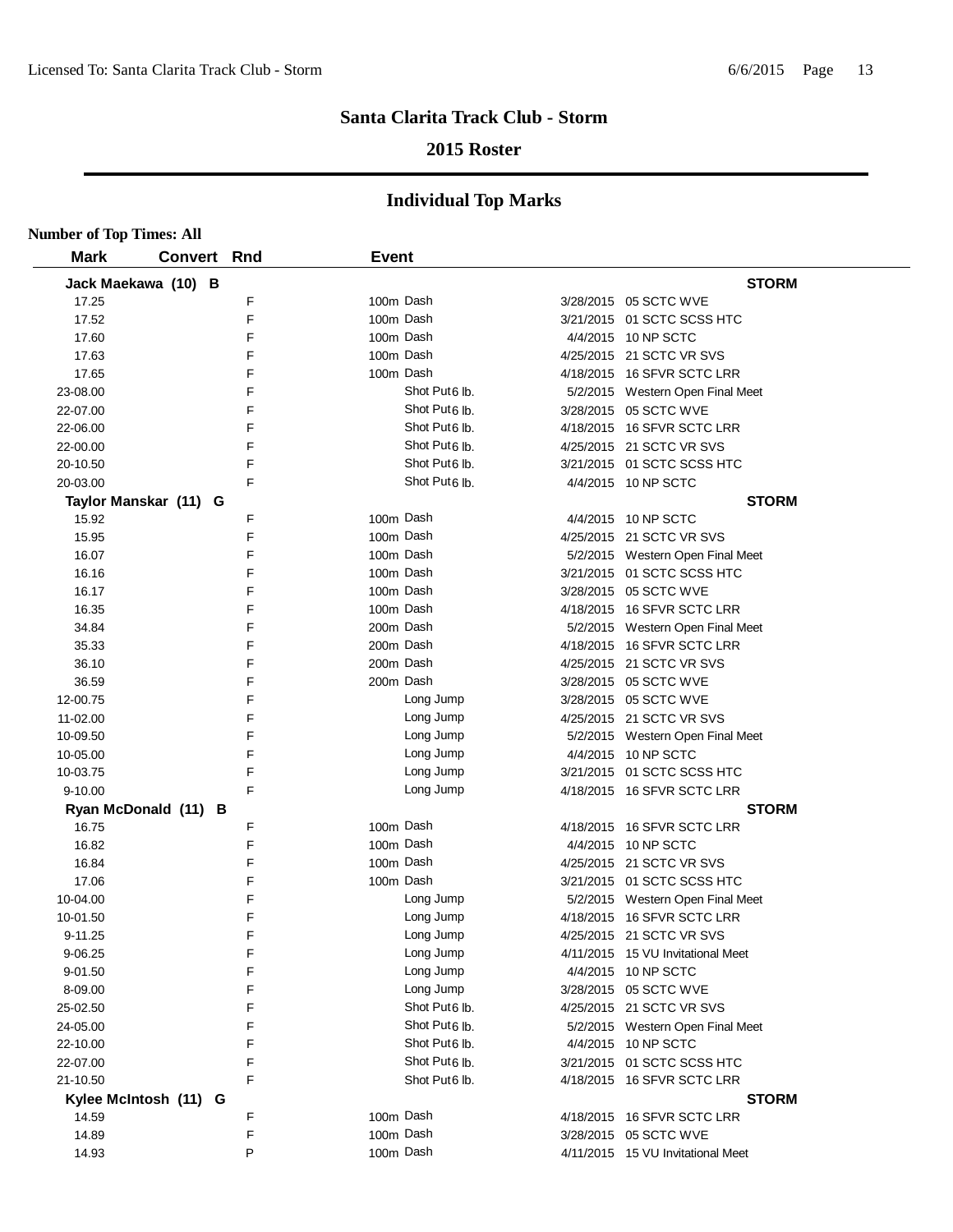## **2015 Roster**

| <b>Number of Top Times: All</b> |                         |   |              |                 |                                   |
|---------------------------------|-------------------------|---|--------------|-----------------|-----------------------------------|
| <b>Mark</b>                     | <b>Convert Rnd</b>      |   | <b>Event</b> |                 |                                   |
|                                 | Kylee McIntosh (11) G   |   |              |                 | <b>STORM</b>                      |
| 14.98                           |                         | F | 100m Dash    |                 | 4/4/2015 10 NP SCTC               |
| 31.17                           |                         | F | 200m Dash    |                 | 4/18/2015 16 SFVR SCTC LRR        |
| 32.01                           |                         | F |              | 200m Dash       | 4/4/2015 10 NP SCTC               |
| 32.69                           |                         | F | 200m Dash    |                 | 3/28/2015  05 SCTC WVE            |
| 11-00.50                        |                         | F |              | Long Jump       | 3/28/2015  05 SCTC WVE            |
| 10-11.50                        |                         | F |              | Long Jump       | 4/4/2015 10 NP SCTC               |
| 10-11.25                        |                         | F |              | Long Jump       | 4/18/2015 16 SFVR SCTC LRR        |
| 10-09.50                        |                         | F |              | Long Jump       | 4/11/2015 15 VU Invitational Meet |
|                                 | Marissa McKinley (11) G |   |              |                 | <b>STORM</b>                      |
| 15.85                           |                         | F | 100m Dash    |                 | 4/25/2015 21 SCTC VR SVS          |
| 16.05                           |                         | F |              | 100m Dash       | 4/18/2015 16 SFVR SCTC LRR        |
| 16.19                           |                         | F | 100m Dash    |                 | 3/28/2015 05 SCTC WVE             |
| 16.42                           |                         | F | 100m Dash    |                 | 3/21/2015 01 SCTC SCSS HTC        |
| 33.71                           |                         | F | 200m Dash    |                 | 3/21/2015 01 SCTC SCSS HTC        |
| 8-00.00                         |                         | F |              | Long Jump       | 4/18/2015 16 SFVR SCTC LRR        |
| 7-11.25                         |                         | F |              | Long Jump       | 4/25/2015 21 SCTC VR SVS          |
| 6-09.50                         |                         | F |              | Long Jump       | 3/28/2015 05 SCTC WVE             |
| 5-00.00                         |                         | F |              | Long Jump       | 3/21/2015 01 SCTC SCSS HTC        |
|                                 | Austin Miller (10) B    |   |              |                 | <b>STORM</b>                      |
| 14.96                           |                         | F |              | 100m Dash       | 3/21/2015 01 SCTC SCSS HTC        |
| 15.11                           |                         | F | 100m Dash    |                 | 5/2/2015 Western Open Final Meet  |
| 15.23                           |                         | F | 100m Dash    |                 | 3/28/2015 05 SCTC WVE             |
| 15.24                           |                         | F | 100m Dash    |                 | 4/18/2015 16 SFVR SCTC LRR        |
| 15.28                           |                         | F | 100m Dash    |                 | 4/25/2015 21 SCTC VR SVS          |
| 15.35                           |                         | F | 100m Dash    |                 | 4/4/2015 10 NP SCTC               |
| 15.39                           |                         | P | 100m Dash    |                 | 4/11/2015 15 VU Invitational Meet |
| 12-08.50                        |                         | F |              | Long Jump       | 5/2/2015 Western Open Final Meet  |
| 12-07.75                        |                         | F |              | Long Jump       | 4/11/2015 15 VU Invitational Meet |
| 12-06.00                        |                         | F |              | Long Jump       | 4/4/2015 10 NP SCTC               |
| 12-05.00                        |                         | F |              | Long Jump       | 4/18/2015 16 SFVR SCTC LRR        |
| 12-00.75                        |                         | F |              | Long Jump       | 4/25/2015 21 SCTC VR SVS          |
| 12-00.00                        |                         | F |              | Long Jump       | 3/28/2015 05 SCTC WVE             |
| 11-09.00                        |                         | F |              | Long Jump       | 3/21/2015 01 SCTC SCSS HTC        |
| Grace Ming (11) G               |                         |   |              |                 | <b>STORM</b>                      |
| 14.51                           |                         | F | 100m Dash    |                 | 4/18/2015 16 SFVR SCTC LRR        |
| 14.82                           |                         | F |              | 100m Dash       |                                   |
| 15.05                           |                         | F |              | 100m Dash       | 3/21/2015 01 SCTC SCSS HTC        |
| 29.69                           |                         | F |              | 200m Dash       | 4/25/2015 21 SCTC VR SVS          |
| 30.45                           |                         | F |              | 200m Dash       | 3/21/2015 01 SCTC SCSS HTC        |
| 31.13                           |                         | F | 200m Dash    |                 | 4/11/2015 15 VU Invitational Meet |
| 31.19                           |                         | F | 200m Dash    |                 | 3/28/2015 05 SCTC WVE             |
| 31.67                           |                         | F | 200m Dash    |                 | 4/4/2015 10 NP SCTC               |
| 1:08.92                         |                         | F |              | 400m Dash       | 4/4/2015 10 NP SCTC               |
| 1:09.84                         |                         | F |              | 400m Dash       | 4/11/2015 15 VU Invitational Meet |
| 16.76                           |                         | F |              | 80m Hurdles 30" | 3/21/2015 01 SCTC SCSS HTC        |
|                                 | Eric Monjoy (11) B      |   |              |                 | <b>STORM</b>                      |
| 15.28                           |                         | F | 100m Dash    |                 | 5/2/2015 Western Open Final Meet  |
| 1:23.19                         |                         | F |              | 400m Dash       | 4/25/2015 21 SCTC VR SVS          |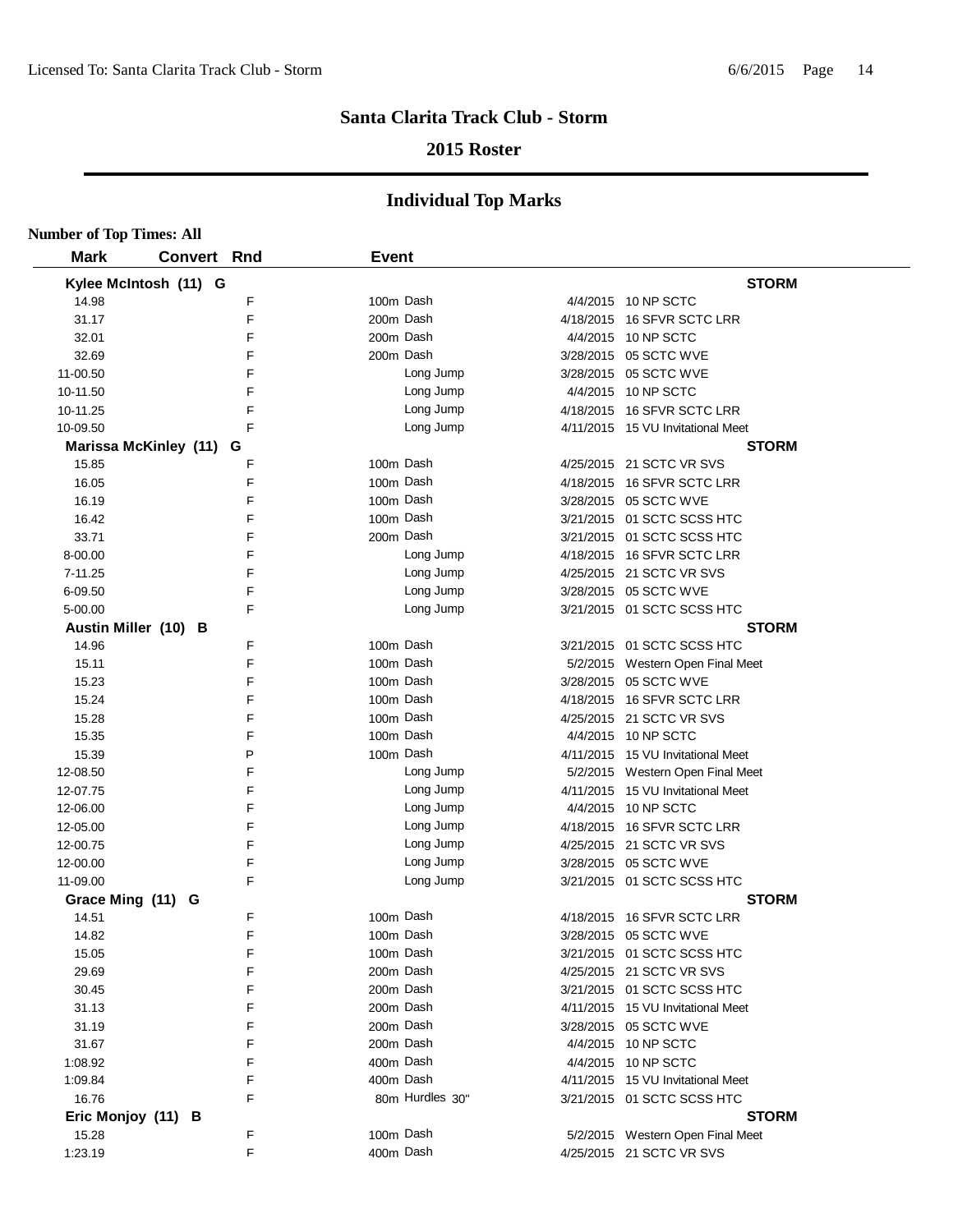## **2015 Roster**

| <b>Number of Top Times: All</b> |                    |   |              |                           |                                           |
|---------------------------------|--------------------|---|--------------|---------------------------|-------------------------------------------|
| <b>Mark</b>                     | <b>Convert Rnd</b> |   | <b>Event</b> |                           |                                           |
| Eric Monjoy (11) B              |                    |   |              |                           | <b>STORM</b>                              |
| 1:23.46                         |                    | F | 400m Dash    |                           | 3/28/2015 05 SCTC WVE                     |
| 1:29.13                         |                    | F | 400m Dash    |                           | 4/18/2015 16 SFVR SCTC LRR                |
| 1:31.82                         |                    | F |              | 400m Dash                 | 4/4/2015 10 NP SCTC                       |
| 11-06.50                        |                    | F |              | Long Jump                 | 3/28/2015 05 SCTC WVE                     |
| 11-02.50                        |                    | F |              | Long Jump                 | 4/4/2015 10 NP SCTC                       |
| 10-05.50                        |                    | F |              | Long Jump                 | 4/18/2015 16 SFVR SCTC LRR                |
| 10-05.25                        |                    | F |              | Long Jump                 | 4/25/2015 21 SCTC VR SVS                  |
| 10-01.00                        |                    | E |              | Long Jump                 | 5/2/2015 Western Open Final Meet          |
| Joy Nakazawa (11) G             |                    |   |              |                           | <b>STORM</b>                              |
| 3:14.45                         |                    | E | 800m Run     |                           | 3/28/2015 05 SCTC WVE                     |
| Joshua Neighbors (11)           |                    | в |              |                           | <b>STORM</b>                              |
| <b>DNF</b>                      |                    | F | 3000m Run    |                           | 3/21/2015 01 SCTC SCSS HTC                |
| Joseph Ng (10) B                |                    |   |              |                           | <b>STORM</b>                              |
| 16.69                           |                    | F | 100m Dash    |                           | 5/2/2015 Western Open Final Meet          |
| 16.91                           |                    | F |              | 100m Dash                 | 4/18/2015 16 SFVR SCTC LRR                |
| 17.18                           |                    | F | 100m Dash    |                           | 4/4/2015 10 NP SCTC                       |
| 17.21                           |                    | F | 100m Dash    |                           | 4/25/2015 21 SCTC VR SVS                  |
| 17.30                           |                    | P | 100m Dash    |                           | 4/11/2015 15 VU Invitational Meet         |
| <b>NH</b>                       |                    | F |              | High Jump                 | 3/28/2015 05 SCTC WVE                     |
| <b>NH</b>                       |                    | F |              | High Jump                 | 3/21/2015 01 SCTC SCSS HTC                |
| 7-08.00                         |                    | F |              | Long Jump                 | 3/21/2015 01 SCTC SCSS HTC                |
| 7-07.00                         |                    | F |              | Long Jump                 | 3/28/2015 05 SCTC WVE                     |
| 15-03.50                        |                    | F |              | Shot Put <sub>6</sub> lb. | 5/2/2015 Western Open Final Meet          |
| 14-02.00                        |                    | F |              | Shot Put <sub>6</sub> lb. | 4/18/2015 16 SFVR SCTC LRR                |
| 13-11.00                        |                    | E |              | Shot Put <sub>6</sub> lb. | 4/25/2015 21 SCTC VR SVS                  |
| 13-09.00                        |                    | F |              | Shot Put6 lb.             | 4/11/2015 15 VU Invitational Meet         |
| 13-06.50                        |                    | E |              | Shot Put <sub>6</sub> lb. | 4/4/2015 10 NP SCTC                       |
| 11-07.00                        |                    | F |              | Shot Put <sub>6</sub> lb. | 3/28/2015 05 SCTC WVE                     |
| 11-06.00                        |                    | F |              | Shot Put6 lb.             | 3/21/2015 01 SCTC SCSS HTC                |
| Alex Nilson (11) B              |                    |   |              |                           | <b>STORM</b>                              |
| 31.13                           |                    | F | 200m Dash    |                           | 4/18/2015 16 SFVR SCTC LRR                |
| 31.78                           |                    | F | 200m Dash    |                           | 3/28/2015 05 SCTC WVE                     |
| 1:07.78                         |                    | F | 400m Dash    |                           | 5/2/2015 Western Open Final Meet          |
| 1:09.22                         |                    | F | 400m Dash    |                           | 4/18/2015 16 SFVR SCTC LRR                |
| 1:11.72                         |                    | F |              | 400m Dash                 | 4/25/2015 21 SCTC VR SVS                  |
| 2:46.21                         |                    | F | 800m Run     |                           | 5/2/2015 Western Open Final Meet          |
| 2:47.02                         |                    | F | 800m Run     |                           | 3/28/2015 05 SCTC WVE                     |
| 4-00.00                         |                    | F |              | High Jump                 | 5/2/2015 Western Open Final Meet          |
| $3 - 10.00$                     |                    | F |              | High Jump                 | 3/28/2015 05 SCTC WVE                     |
| 3-10.00                         |                    | F |              | High Jump                 | 4/25/2015 21 SCTC VR SVS                  |
| 3-10.00                         |                    | F |              | High Jump                 | 4/18/2015 16 SFVR SCTC LRR                |
| Dante Ogbu (11) B               |                    |   |              |                           | <b>STORM</b>                              |
| 13.88                           |                    | F | 100m Dash    |                           | 4/25/2015 21 SCTC VR SVS                  |
| 14.03                           |                    | P |              | 100m Dash                 | 4/11/2015 15 VU Invitational Meet         |
| 14.14                           |                    | F |              | 100m Dash                 | 3/28/2015 05 SCTC WVE                     |
| 14.21                           |                    | F | 100m Dash    |                           | 4/4/2015 10 NP SCTC                       |
| 14.23                           |                    | F | 100m Dash    |                           | 3/21/2015 01 SCTC SCSS HTC                |
| 27.94                           |                    | F | 200m Dash    |                           | 5/9/2015 Western League Championship Meet |
|                                 |                    |   |              |                           |                                           |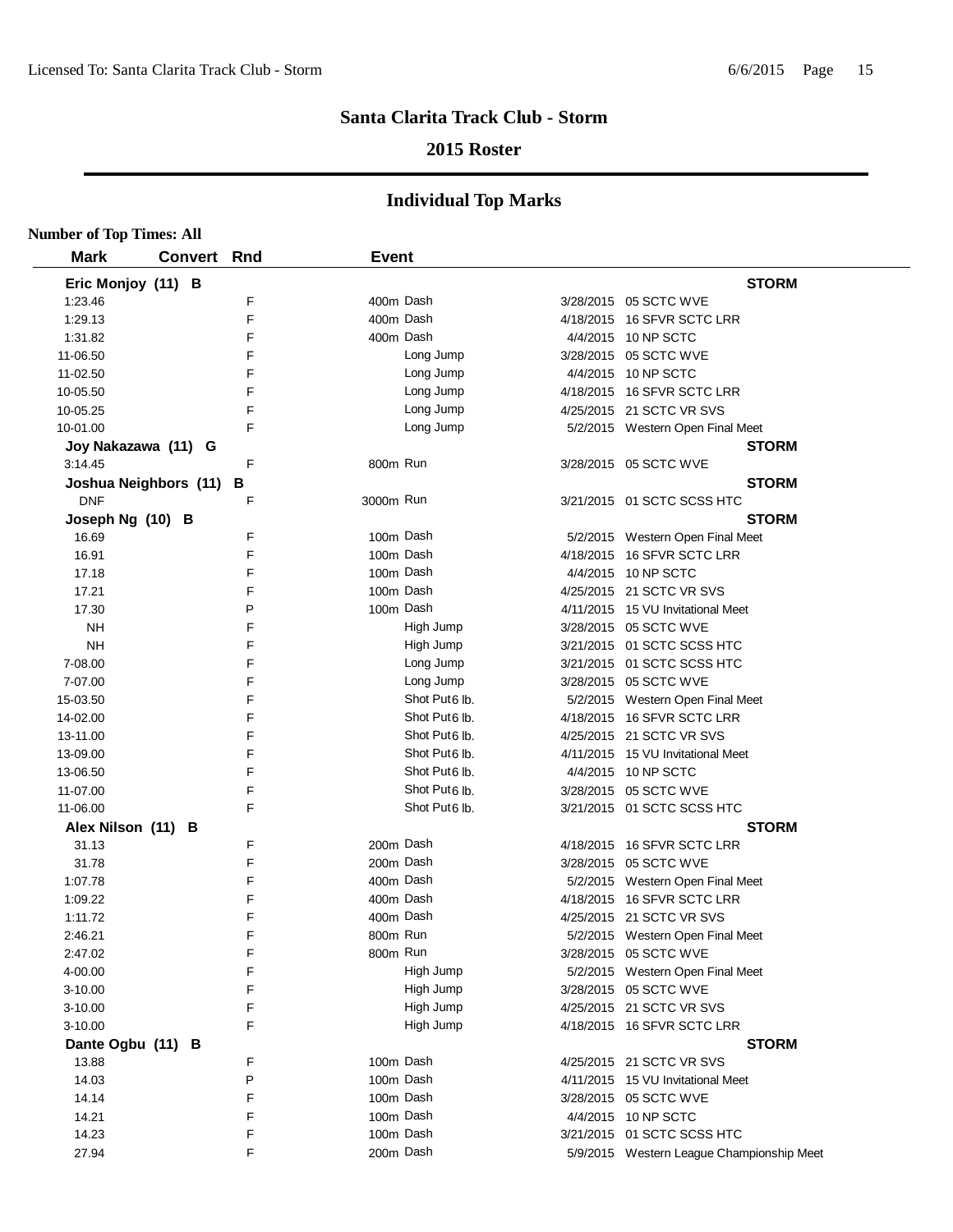## **2015 Roster**

| <b>Number of Top Times: All</b> |             |   |              |                           |                                           |
|---------------------------------|-------------|---|--------------|---------------------------|-------------------------------------------|
| <b>Mark</b>                     | Convert Rnd |   | <b>Event</b> |                           |                                           |
| Dante Ogbu (11) B               |             |   |              |                           | <b>STORM</b>                              |
| 28.49                           |             | F | 200m Dash    |                           | 4/25/2015 21 SCTC VR SVS                  |
| 28.58                           |             | F | 200m Dash    |                           | 5/16/2015 Individual Event Championships  |
| 28.96                           |             | F | 200m Dash    |                           | 3/21/2015 01 SCTC SCSS HTC                |
| 29.85                           |             | F | 200m Dash    |                           | 4/11/2015 15 VU Invitational Meet         |
| 30.83                           |             | F | 200m Dash    |                           | 4/4/2015 10 NP SCTC                       |
| 1:11.78                         |             | F | 400m Dash    |                           | 3/28/2015 05 SCTC WVE                     |
| 10-04.25                        |             | F |              | Long Jump                 | 4/25/2015 21 SCTC VR SVS                  |
| Kyle O'Sullivan (10) B          |             |   |              |                           | <b>STORM</b>                              |
| 17.62                           |             | P | 100m Dash    |                           | 4/11/2015 15 VU Invitational Meet         |
| 1:25.82                         |             | F | 400m Dash    |                           | 4/4/2015 10 NP SCTC                       |
| 1:28.17                         |             | F | 400m Dash    |                           | 4/18/2015 16 SFVR SCTC LRR                |
| 1:29.56                         |             | F | 400m Dash    |                           | 3/21/2015 01 SCTC SCSS HTC                |
| 1:36.56                         |             | F | 400m Dash    |                           | 5/2/2015 Western Open Final Meet          |
| 3:30.16                         |             | F | 800m Run     |                           | 3/21/2015 01 SCTC SCSS HTC                |
| 6:39.29                         |             | F | 1500m Run    |                           | 5/2/2015 Western Open Final Meet          |
| 7:20.37                         |             | F | 1500m Run    |                           | 3/28/2015 05 SCTC WVE                     |
| 3-06.00                         |             | F |              | High Jump                 | 5/2/2015 Western Open Final Meet          |
| 3-04.00                         |             | F |              | High Jump                 | 4/25/2015 21 SCTC VR SVS                  |
| 3-04.00                         |             | F |              | High Jump                 | 4/18/2015 16 SFVR SCTC LRR                |
| 3-04.00                         |             | F |              | High Jump                 | 4/11/2015 15 VU Invitational Meet         |
| 3-03.00                         |             | F |              | High Jump                 | 4/4/2015 10 NP SCTC                       |
| 3-02.00                         |             | F |              | High Jump                 | 3/21/2015 01 SCTC SCSS HTC                |
| 3-00.00                         |             | F |              | High Jump                 | 3/28/2015 05 SCTC WVE                     |
| Micah Owens (10) B              |             |   |              |                           | <b>STORM</b>                              |
| 18.69                           |             | F | 100m Dash    |                           | 4/25/2015 21 SCTC VR SVS                  |
| 18.81                           |             | P | 100m Dash    |                           | 4/11/2015 15 VU Invitational Meet         |
| 19.03                           |             | F | 100m Dash    |                           | 3/21/2015 01 SCTC SCSS HTC                |
| 13-05.00                        |             | F |              | Shot Put <sub>6</sub> lb. | 5/2/2015 Western Open Final Meet          |
| 13-02.25                        |             | F |              | Shot Put <sub>6</sub> lb. | 3/21/2015 01 SCTC SCSS HTC                |
| 11-11.25                        |             | F |              | Shot Put <sub>6</sub> lb. | 4/11/2015 15 VU Invitational Meet         |
| 11-10.00                        |             | F |              | Shot Put6 lb.             | 4/25/2015 21 SCTC VR SVS                  |
| Amari Powell (11) B             |             |   |              |                           | <b>STORM</b>                              |
| 13.64                           |             | F | 100m Dash    |                           | 4/25/2015 21 SCTC VR SVS                  |
| 13.83                           |             | F | 100m Dash    |                           | 4/18/2015 16 SFVR SCTC LRR                |
| 14.08                           |             | P | 100m Dash    |                           | 4/11/2015 15 VU Invitational Meet         |
| 14.18                           |             | F | 100m Dash    |                           | 4/4/2015 10 NP SCTC                       |
| 27.83                           |             | F |              | 200m Dash                 | 4/25/2015 21 SCTC VR SVS                  |
| 28.11                           |             | F |              | 200m Dash                 | 5/9/2015 Western League Championship Meet |
| 29.12                           |             | F |              | 200m Dash                 | 4/11/2015 15 VU Invitational Meet         |
| 30.41                           |             | F | 200m Dash    |                           | 4/4/2015 10 NP SCTC                       |
| 12-04.50                        |             | F |              | Long Jump                 | 4/25/2015 21 SCTC VR SVS                  |
| 11-02.50                        |             | F |              | Long Jump                 | 4/18/2015 16 SFVR SCTC LRR                |
| Kasey Prieto (12) G             |             |   |              |                           | <b>STORM</b>                              |
| 19.42                           |             | F |              | 80m Hurdles 30"           | 5/2/2015 Western Open Final Meet          |
| 19.49                           |             | F |              | 80m Hurdles 30"           | 4/25/2015 21 SCTC VR SVS                  |
| 19.69                           |             | F |              | 80m Hurdles 30"           | 4/18/2015 16 SFVR SCTC LRR                |
| 20.99                           |             | F |              | 80m Hurdles 30"           | 4/4/2015 10 NP SCTC                       |
| Natasha Prociuk (12) G          |             |   |              |                           | <b>STORM</b>                              |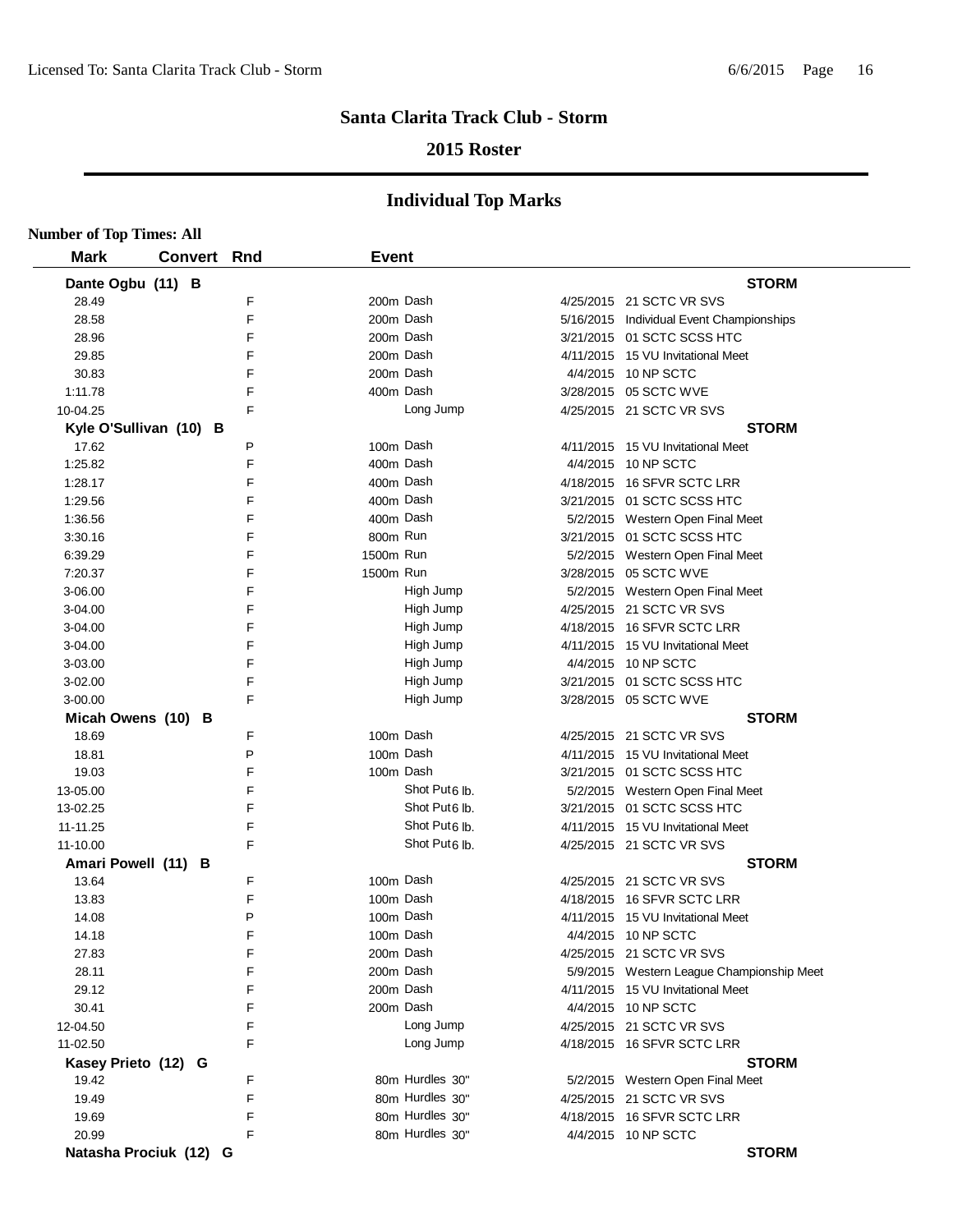## **2015 Roster**

| <b>Number of Top Times: All</b> |                         |        |              |           |                                   |
|---------------------------------|-------------------------|--------|--------------|-----------|-----------------------------------|
| <b>Mark</b>                     | <b>Convert Rnd</b>      |        | <b>Event</b> |           |                                   |
|                                 | Natasha Prociuk (12) G  |        |              |           | <b>STORM</b>                      |
| 17.49                           |                         | F      | 100m Dash    |           | 3/28/2015 05 SCTC WVE             |
| 17.53                           |                         | F      | 100m Dash    |           | 3/21/2015 01 SCTC SCSS HTC        |
| 18.43                           |                         | F      | 100m Dash    |           | 4/18/2015 16 SFVR SCTC LRR        |
| 7-11.50                         |                         | F      |              | Long Jump | 3/28/2015 05 SCTC WVE             |
| 7-05.00                         |                         | F      |              | Long Jump | 3/21/2015 01 SCTC SCSS HTC        |
| 5-01.75                         |                         | F      |              | Long Jump | 4/18/2015 16 SFVR SCTC LRR        |
| Maya Qiqieh (12) G              |                         |        |              |           | <b>STORM</b>                      |
| 17.11                           |                         | F      | 100m Dash    |           | 4/25/2015 21 SCTC VR SVS          |
| 17.71                           |                         | F      | 100m Dash    |           | 4/18/2015 16 SFVR SCTC LRR        |
| 17.71                           |                         | F      | 100m Dash    |           | 3/21/2015 01 SCTC SCSS HTC        |
| 36.40                           |                         | F      | 200m Dash    |           | 4/25/2015 21 SCTC VR SVS          |
| 37.15                           |                         | F      | 200m Dash    |           | 4/18/2015 16 SFVR SCTC LRR        |
| 10-01.75                        |                         | F      |              | Long Jump | 3/28/2015 05 SCTC WVE             |
| 9-11.00                         |                         | F      |              | Long Jump | 4/25/2015 21 SCTC VR SVS          |
| 9-06.50                         |                         | F      |              | Long Jump | 4/18/2015 16 SFVR SCTC LRR        |
| 9-03.00                         |                         | F      |              | Long Jump | 3/21/2015 01 SCTC SCSS HTC        |
|                                 | Ashley Rasplicka (11) G |        |              |           | <b>STORM</b>                      |
| 16.29                           |                         | F      | 100m Dash    |           | 4/4/2015 10 NP SCTC               |
| 16.44                           |                         | F      | 100m Dash    |           | 4/25/2015 21 SCTC VR SVS          |
| 16.46                           |                         | F      | 100m Dash    |           | 5/2/2015 Western Open Final Meet  |
| 16.51                           |                         | P      | 100m Dash    |           | 4/11/2015 15 VU Invitational Meet |
| 16.62                           |                         | F      | 100m Dash    |           | 3/28/2015 05 SCTC WVE             |
| 16.81                           |                         | F      | 100m Dash    |           | 3/21/2015 01 SCTC SCSS HTC        |
| 35.56                           |                         | F      | 200m Dash    |           | 5/2/2015 Western Open Final Meet  |
| 36.71                           |                         | F      | 200m Dash    |           | 3/21/2015 01 SCTC SCSS HTC        |
| 10-04.00                        |                         | F      |              | Long Jump | 4/11/2015 15 VU Invitational Meet |
| 9-10.50                         |                         | F      |              | Long Jump | 3/28/2015 05 SCTC WVE             |
| 9-09.50                         |                         | F      |              | Long Jump | 3/21/2015 01 SCTC SCSS HTC        |
| 9-08.00                         |                         | F      |              | Long Jump | 4/25/2015 21 SCTC VR SVS          |
| 9-08.00                         |                         | F      |              | Long Jump | 4/4/2015 10 NP SCTC               |
| 9-01.00                         |                         | F      |              | Long Jump | 5/2/2015 Western Open Final Meet  |
| Hailey Rodin (11) G             |                         |        |              |           | <b>STORM</b>                      |
| 1:21.73                         |                         | F      | 400m Dash    |           | 3/28/2015 05 SCTC WVE             |
| 1:23.10                         |                         | F      | 400m Dash    |           | 4/11/2015 15 VU Invitational Meet |
| 1:26.08                         |                         | F      | 400m Dash    |           | 3/21/2015 01 SCTC SCSS HTC        |
| 1:26.38                         |                         | F      | 400m Dash    |           | 4/4/2015 10 NP SCTC               |
| 1:26.84                         |                         | F      | 400m Dash    |           | 4/18/2015 16 SFVR SCTC LRR        |
| 1:27.73                         |                         | F      | 400m Dash    |           | 4/25/2015 21 SCTC VR SVS          |
| 1:29.77                         |                         | F      | 400m Dash    |           | 5/2/2015 Western Open Final Meet  |
| 6:21.24                         |                         | F      | 1500m Run    |           | 4/18/2015 16 SFVR SCTC LRR        |
| 6:37.29                         |                         | F      | 1500m Run    |           | 3/28/2015 05 SCTC WVE             |
| 6:39.24                         |                         | F      | 1500m Run    |           | 5/2/2015 Western Open Final Meet  |
| 6:43.25                         |                         | F      | 1500m Run    |           | 4/25/2015 21 SCTC VR SVS          |
| 6:47.04                         |                         | F      | 1500m Run    |           | 3/21/2015 01 SCTC SCSS HTC        |
| 6:49.37                         |                         | F      | 1500m Run    |           | 4/4/2015 10 NP SCTC               |
| 9-06.50                         |                         | F      |              | Long Jump | 4/4/2015 10 NP SCTC               |
| 8-11.50                         |                         | F<br>F |              | Long Jump | 4/18/2015 16 SFVR SCTC LRR        |
| 8-09.00                         |                         |        |              | Long Jump | 4/11/2015 15 VU Invitational Meet |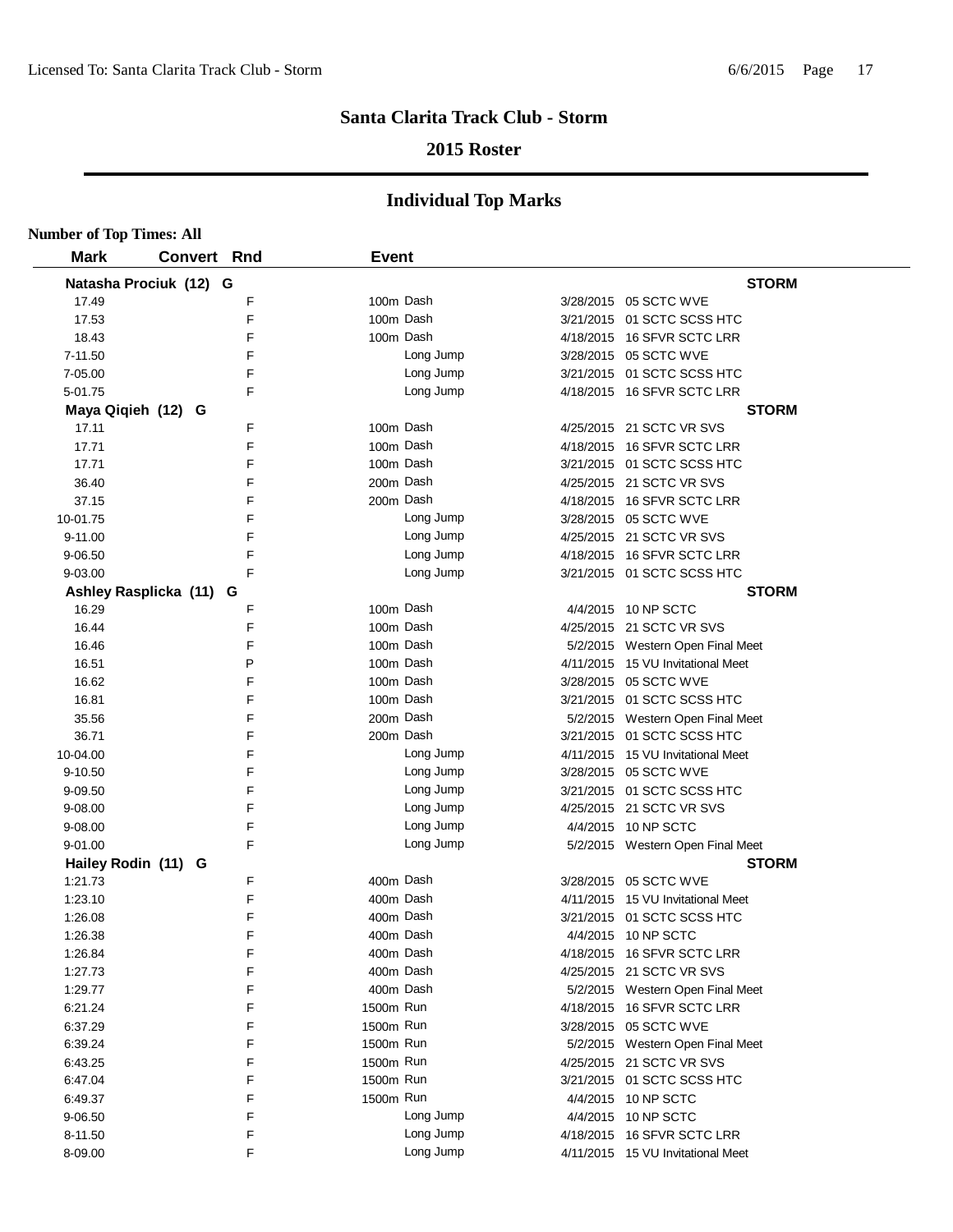## **2015 Roster**

| <b>Number of Top Times: All</b> |             |   |              |                           |                                           |
|---------------------------------|-------------|---|--------------|---------------------------|-------------------------------------------|
| <b>Mark</b>                     | Convert Rnd |   | <b>Event</b> |                           |                                           |
| Hailey Rodin (11) G             |             |   |              |                           | <b>STORM</b>                              |
| 7-11.50                         |             | F |              | Long Jump                 | 3/21/2015 01 SCTC SCSS HTC                |
| 7-10.25                         |             | E |              | Long Jump                 | 4/25/2015 21 SCTC VR SVS                  |
| 7-07.75                         |             | F |              | Long Jump                 | 3/28/2015 05 SCTC WVE                     |
| 7-01.75                         |             | F |              | Long Jump                 | 5/2/2015 Western Open Final Meet          |
| Liam Rodin (11) B               |             |   |              |                           | <b>STORM</b>                              |
| 1:35.36                         |             | F | 400m Dash    |                           | 3/21/2015 01 SCTC SCSS HTC                |
| 5:57.70                         |             | F | 1500m Run    |                           | 4/25/2015 21 SCTC VR SVS                  |
| 6:11.59                         |             | E | 1500m Run    |                           | 5/2/2015 Western Open Final Meet          |
| 12:14.75                        |             | F | 3000m Run    |                           | 4/25/2015 21 SCTC VR SVS                  |
| 12:24.53                        |             | F | 3000m Run    |                           | 5/2/2015 Western Open Final Meet          |
| 12:34.70                        |             | F | 3000m Run    |                           | 3/21/2015 01 SCTC SCSS HTC                |
| 9-03.00                         |             | F |              | Long Jump                 | 3/21/2015 01 SCTC SCSS HTC                |
| 17-11.00                        |             | F |              | Shot Put <sub>6</sub> lb. | 5/2/2015 Western Open Final Meet          |
| 16-10.50                        |             | F |              | Shot Put <sub>6</sub> lb. | 4/25/2015 21 SCTC VR SVS                  |
| Katy Roth (10) G                |             |   |              |                           | <b>STORM</b>                              |
| 19.08                           |             | F | 100m Dash    |                           | 4/18/2015 16 SFVR SCTC LRR                |
| 19.08                           |             | F | 100m Dash    |                           | 3/28/2015 05 SCTC WVE                     |
| 19.40                           |             | F | 100m Dash    |                           | 4/25/2015 21 SCTC VR SVS                  |
| 1:40.64                         |             | F |              | 400m Dash                 | 4/18/2015 16 SFVR SCTC LRR                |
| 8-06.50                         |             | F |              | Long Jump                 | 3/28/2015 05 SCTC WVE                     |
| 7-04.00                         |             | F |              | Long Jump                 | 4/25/2015 21 SCTC VR SVS                  |
| 6-10.25                         |             | F |              | Long Jump                 | 5/2/2015 Western Open Final Meet          |
| 6-09.00                         |             | E |              | Long Jump                 | 3/21/2015 01 SCTC SCSS HTC                |
| Alayna Rush (11) G              |             |   |              |                           | <b>STORM</b>                              |
| 13.95                           |             | P | 100m Dash    |                           | 5/9/2015 Western League Championship Meet |
| 13.95                           |             | F | 100m Dash    |                           | 4/18/2015 16 SFVR SCTC LRR                |
| 13.96                           |             | E | 100m Dash    |                           | 4/25/2015 21 SCTC VR SVS                  |
| 14.11                           |             | F |              | 100m Dash                 | 5/9/2015 Western League Championship Meet |
| 14.29                           |             | E |              | 100m Dash                 | 3/21/2015 01 SCTC SCSS HTC                |
| 14.32                           |             | F | 100m Dash    |                           | 4/4/2015 10 NP SCTC                       |
| 29.07                           |             | F | 200m Dash    |                           | 4/18/2015 16 SFVR SCTC LRR                |
| 29.50                           |             | F | 200m Dash    |                           | 4/25/2015 21 SCTC VR SVS                  |
| 30.82                           |             | F |              | 200m Dash                 | 4/11/2015 15 VU Invitational Meet         |
| 15.91                           |             | F |              | 80m Hurdles 30"           | 5/9/2015 Western League Championship Meet |
| 16.40                           |             | F |              | 80m Hurdles 30"           | 3/21/2015  01 SCTC SCSS HTC               |
| 16.48                           |             | F |              | 80m Hurdles 30"           | 4/4/2015 10 NP SCTC                       |
| 16.49                           |             | F |              | 80m Hurdles 30"           | 4/25/2015 21 SCTC VR SVS                  |
| 19.94                           |             | F |              | 80m Hurdles 30"           | 4/18/2015 16 SFVR SCTC LRR                |
| 20.70                           |             | F |              | 80m Hurdles 30"           | 4/11/2015 15 VU Invitational Meet         |
| Brook Sanders (11) G            |             |   |              |                           | <b>STORM</b>                              |
| 16.59                           |             | F |              | 100m Dash                 | 3/21/2015 01 SCTC SCSS HTC                |
| 19.54                           |             | F |              | 80m Hurdles 30"           | 3/21/2015 01 SCTC SCSS HTC                |
| 20.10                           |             | F |              | 80m Hurdles 30"           | 4/18/2015 16 SFVR SCTC LRR                |
| 17-06.00                        |             | E |              | Shot Put <sub>6</sub> lb. | 3/21/2015 01 SCTC SCSS HTC                |
| Andrew Sandoval (11) B          |             |   |              |                           | <b>STORM</b>                              |
| 14.95                           |             | F |              | 100m Dash                 | 3/28/2015 05 SCTC WVE                     |
| 15.25                           |             | F |              | 100m Dash                 | 4/4/2015 10 NP SCTC                       |
| 15.40                           |             | F |              | 100m Dash                 | 3/21/2015 01 SCTC SCSS HTC                |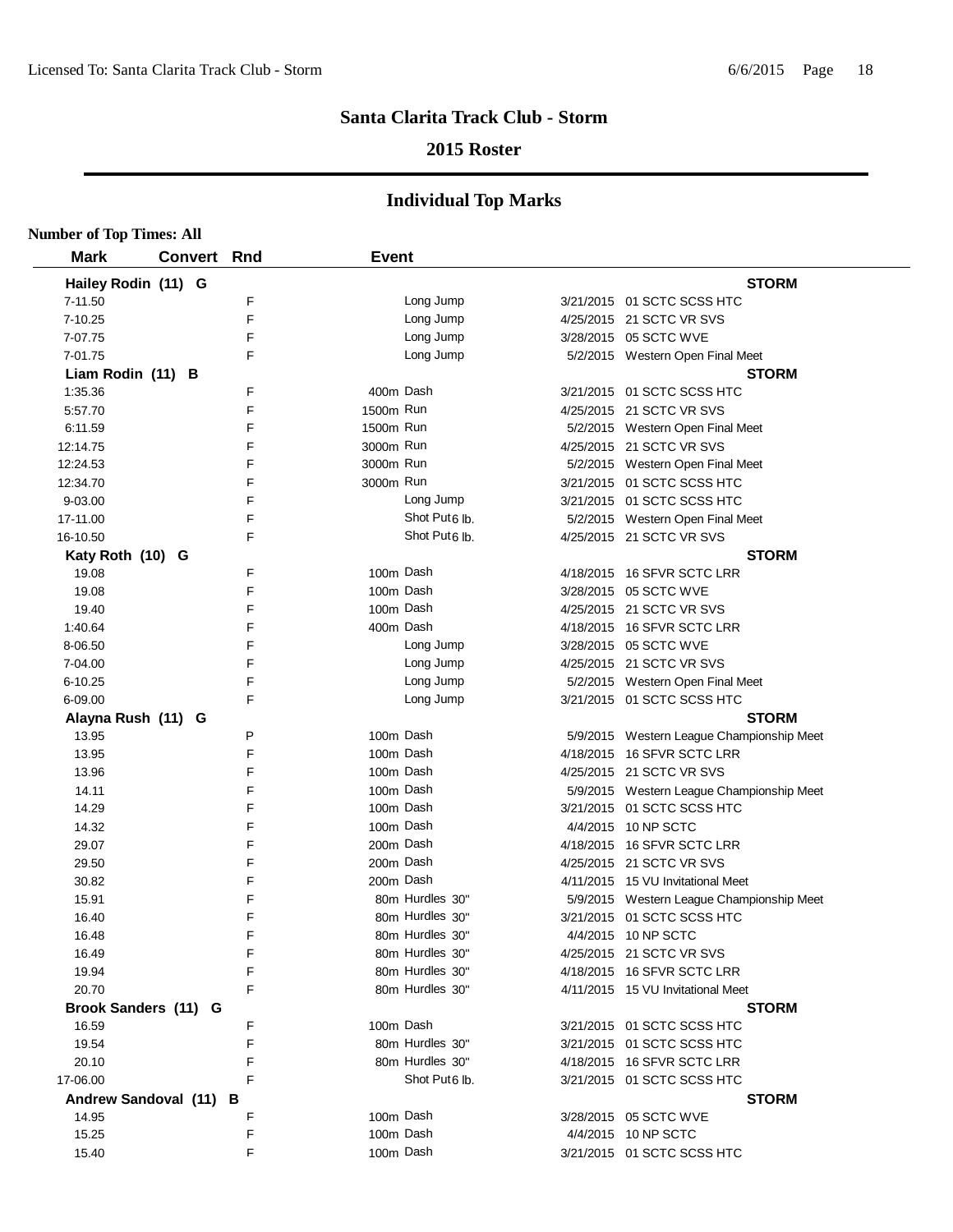## **2015 Roster**

| <b>Number of Top Times: All</b> |                         |   |              |                           |                                           |
|---------------------------------|-------------------------|---|--------------|---------------------------|-------------------------------------------|
| <b>Mark</b>                     | <b>Convert Rnd</b>      |   | <b>Event</b> |                           |                                           |
|                                 | Andrew Sandoval (11) B  |   |              |                           | <b>STORM</b>                              |
| 1:15.81                         |                         | F | 400m Dash    |                           | 5/2/2015 Western Open Final Meet          |
| 1:17.68                         |                         | F | 400m Dash    |                           | 4/25/2015 21 SCTC VR SVS                  |
| 5:51.72                         |                         | F | 1500m Run    |                           | 3/28/2015 05 SCTC WVE                     |
| 5:53.47                         |                         | F | 1500m Run    |                           | 5/2/2015 Western Open Final Meet          |
| 5:55.77                         |                         | F | 1500m Run    |                           | 4/25/2015 21 SCTC VR SVS                  |
| 5:59.68                         |                         | F | 1500m Run    |                           | 4/4/2015 10 NP SCTC                       |
| 6:02.45                         |                         | F | 1500m Run    |                           | 3/21/2015 01 SCTC SCSS HTC                |
|                                 | Breann Sawa (11) G      |   |              |                           | <b>STORM</b>                              |
| 17.43                           |                         | F | 100m Dash    |                           | 3/21/2015 01 SCTC SCSS HTC                |
| 17.68                           |                         | F | 100m Dash    |                           | 4/4/2015 10 NP SCTC                       |
| 8-11.50                         |                         | F |              | Long Jump                 | 3/21/2015 01 SCTC SCSS HTC                |
| 20-06.00                        |                         | F |              | Shot Put <sub>6</sub> lb. | 4/25/2015 21 SCTC VR SVS                  |
| 20-02.00                        |                         | F |              | Shot Put <sub>6</sub> lb. | 4/18/2015 16 SFVR SCTC LRR                |
| 19-09.00                        |                         | F |              | Shot Put <sub>6</sub> lb. | 3/21/2015 01 SCTC SCSS HTC                |
| 19-08.50                        |                         | F |              | Shot Put <sub>6</sub> lb. | 4/4/2015 10 NP SCTC                       |
|                                 | Kelsey Schauble (11) G  |   |              |                           | <b>STORM</b>                              |
| 14.09                           |                         | F | 100m Dash    |                           | 4/25/2015 21 SCTC VR SVS                  |
| 14.09                           |                         | P | 100m Dash    |                           | 5/9/2015 Western League Championship Meet |
| 14.22                           |                         | F | 100m Dash    |                           | 3/28/2015 05 SCTC WVE                     |
| 14.23                           |                         | F | 100m Dash    |                           | 3/21/2015 01 SCTC SCSS HTC                |
| 14.23                           |                         | F | 100m Dash    |                           | 4/18/2015 16 SFVR SCTC LRR                |
| 14.25                           |                         | F | 100m Dash    |                           | 5/9/2015 Western League Championship Meet |
| 14.27                           |                         | P | 100m Dash    |                           | 4/11/2015 15 VU Invitational Meet         |
| 36-11.00                        |                         | F |              | Shot Put <sub>6</sub> lb. | 5/16/2015 Individual Event Championships  |
| 36-05.50                        |                         | F |              | Shot Put <sub>6</sub> lb. | 5/9/2015 Western League Championship Meet |
| 36-02.00                        |                         | F |              | Shot Put <sub>6</sub> lb. | 4/25/2015 21 SCTC VR SVS                  |
| 35-04.00                        |                         | F |              | Shot Put <sub>6</sub> lb. | 4/11/2015 15 VU Invitational Meet         |
| 33-10.50                        |                         | F |              | Shot Put <sub>6</sub> lb. | 4/18/2015 16 SFVR SCTC LRR                |
| 33-05.00                        |                         | F |              | Shot Put <sub>6</sub> lb. | 3/28/2015 05 SCTC WVE                     |
| 31-08.00                        |                         | F |              | Shot Put <sub>6</sub> lb. | 3/21/2015 01 SCTC SCSS HTC                |
|                                 | Kendall Schauble (11) G |   |              |                           | <b>STORM</b>                              |
| 14.57                           |                         | F | 100m Dash    |                           | 4/18/2015 16 SFVR SCTC LRR                |
| 15.56                           |                         | F | 100m Dash    |                           | 3/28/2015 05 SCTC WVE                     |
| 14.84                           |                         | F |              | 80m Hurdles 30"           | 5/16/2015 Individual Event Championships  |
| 15.01                           |                         | F |              | 80m Hurdles 30"           | 3/28/2015 05 SCTC WVE                     |
| 15.36                           |                         | F |              | 80m Hurdles 30"           | 5/9/2015 Western League Championship Meet |
| <b>DQ</b>                       |                         | F |              | 80m Hurdles 30"           | 4/25/2015 21 SCTC VR SVS                  |
| 4-09.00                         |                         | F |              | High Jump                 | 4/25/2015 21 SCTC VR SVS                  |
| 4-08.00                         |                         | F |              | High Jump                 | 3/28/2015 05 SCTC WVE                     |
| 4-08.00                         |                         | F |              | High Jump                 | 5/16/2015 Individual Event Championships  |
| 4-06.00                         |                         | F |              | High Jump                 | 5/9/2015 Western League Championship Meet |
|                                 | Nicholas Serrano (11) B |   |              |                           | <b>STORM</b>                              |
| 1:09.14                         |                         | F | 400m Dash    |                           | 4/4/2015 10 NP SCTC                       |
| 2:32.40                         |                         | F | 800m Run     |                           | 4/18/2015 16 SFVR SCTC LRR                |
| 2:33.00                         |                         | F | 800m Run     |                           | 5/9/2015 Western League Championship Meet |
| 2:33.27                         |                         | F | 800m Run     |                           | 5/16/2015 Individual Event Championships  |
| 2:34.41                         |                         | F | 800m Run     |                           | 3/21/2015 01 SCTC SCSS HTC                |
| 5:00.01                         |                         | F | 1500m Run    |                           | 5/9/2015 Western League Championship Meet |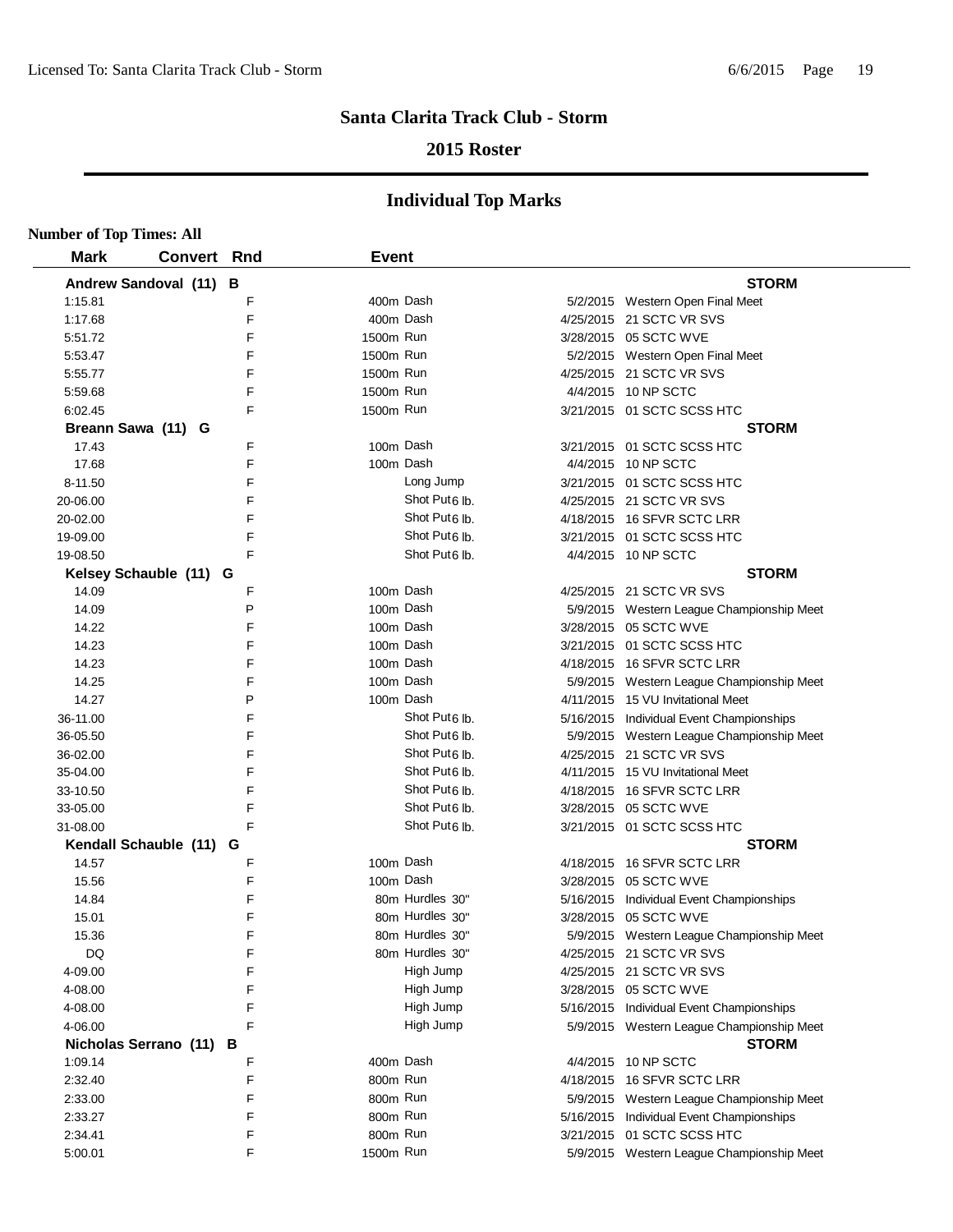## **2015 Roster**

| <b>Number of Top Times: All</b> |                              |   |              |                           |                                           |
|---------------------------------|------------------------------|---|--------------|---------------------------|-------------------------------------------|
| <b>Mark</b>                     | <b>Convert Rnd</b>           |   | <b>Event</b> |                           |                                           |
|                                 | Nicholas Serrano (11) B      |   |              |                           | <b>STORM</b>                              |
| 5:00.08                         |                              | F | 1500m Run    |                           | 4/18/2015 16 SFVR SCTC LRR                |
| 5:00.99                         |                              | F | 1500m Run    |                           | 4/25/2015 21 SCTC VR SVS                  |
| 5:02.00                         |                              | F | 1500m Run    |                           | 5/16/2015 Individual Event Championships  |
| 5:03.45                         |                              | F | 1500m Run    |                           | 4/4/2015 10 NP SCTC                       |
| 5:06.58                         |                              | F | 1500m Run    |                           | 3/21/2015 01 SCTC SCSS HTC                |
| 5:13.86                         |                              | F | 1500m Run    |                           | 4/11/2015 15 VU Invitational Meet         |
| 11:02.44                        |                              | F | 3000m Run    |                           | 3/28/2015 05 SCTC WVE                     |
|                                 | <b>Emmanuel Solomon (12)</b> | В |              |                           | <b>STORM</b>                              |
| 1:16.33                         |                              | F | 400m Dash    |                           | 5/2/2015 Western Open Final Meet          |
| 1:16.63                         |                              | F | 400m Dash    |                           | 4/25/2015 21 SCTC VR SVS                  |
| 3:18.28                         |                              | F | 800m Run     |                           | 4/25/2015 21 SCTC VR SVS                  |
| 6:09.72                         |                              | F | 1500m Run    |                           | 5/2/2015 Western Open Final Meet          |
| 6:22.71                         |                              | F | 1500m Run    |                           | 4/25/2015 21 SCTC VR SVS                  |
|                                 | Aleesa Stepan (12) G         |   |              |                           | <b>STORM</b>                              |
| 6:04.04                         |                              | F | 1500m Run    |                           | 3/28/2015 05 SCTC WVE                     |
| 6:06.28                         |                              | F | 1500m Run    |                           | 3/21/2015 01 SCTC SCSS HTC                |
| 6:10.58                         |                              | F | 1500m Run    |                           | 5/9/2015 Western League Championship Meet |
| 6:11.19                         |                              | F | 1500m Run    |                           | 4/4/2015 10 NP SCTC                       |
| 6:19.65                         |                              | F | 1500m Run    |                           | 4/18/2015 16 SFVR SCTC LRR                |
| 12:45.56                        |                              | F | 3000m Run    |                           | 4/18/2015 16 SFVR SCTC LRR                |
| 12:59.27                        |                              | F | 3000m Run    |                           | 5/9/2015 Western League Championship Meet |
| 13:20.03                        |                              | F | 3000m Run    |                           | 5/16/2015 Individual Event Championships  |
|                                 | Kendall Thompson (12)        | G |              |                           | <b>STORM</b>                              |
| 15.52                           |                              | F | 100m Dash    |                           | 3/21/2015 01 SCTC SCSS HTC                |
| 15.62                           |                              | F | 100m Dash    |                           | 4/25/2015 21 SCTC VR SVS                  |
| 18.15                           |                              | F |              | 80m Hurdles 30"           | 3/21/2015 01 SCTC SCSS HTC                |
|                                 | Dasia Tolentino (12) G       |   |              |                           | <b>STORM</b>                              |
| 19.05                           |                              | F | 100m Dash    |                           | 4/18/2015 16 SFVR SCTC LRR                |
| 19.06                           |                              | F | 100m Dash    |                           | 3/28/2015 05 SCTC WVE                     |
| 19.39                           |                              | F | 100m Dash    |                           | 4/4/2015 10 NP SCTC                       |
| 19.45                           |                              | F | 100m Dash    |                           | 4/25/2015 21 SCTC VR SVS                  |
| 20.67                           |                              | F | 100m Dash    |                           | 3/21/2015 01 SCTC SCSS HTC                |
| 43.82                           |                              | F | 200m Dash    |                           | 3/28/2015 05 SCTC WVE                     |
| 43.94                           |                              | F | 200m Dash    |                           | 4/18/2015 16 SFVR SCTC LRR                |
| 46.89                           |                              | F | 200m Dash    |                           | 4/25/2015 21 SCTC VR SVS                  |
| 18-03.50                        |                              | F |              | Shot Put <sub>6</sub> lb. | 4/18/2015 16 SFVR SCTC LRR                |
| 17-06.25                        |                              | F |              | Shot Put <sub>6</sub> lb. | 4/11/2015 15 VU Invitational Meet         |
| 17-03.50                        |                              | F |              | Shot Put <sub>6</sub> lb. | 4/25/2015 21 SCTC VR SVS                  |
| 17-03.00                        |                              | F |              | Shot Put <sub>6</sub> lb. | 3/28/2015 05 SCTC WVE                     |
| 17-00.50                        |                              | F |              | Shot Put <sub>6</sub> lb. | 4/4/2015 10 NP SCTC                       |
| 16-08.00                        |                              | F |              | Shot Put <sub>6</sub> lb. | 3/21/2015 01 SCTC SCSS HTC                |
| Micah Turner (10) G             |                              |   |              |                           | <b>STORM</b>                              |
| 16.54                           |                              | F | 100m Dash    |                           | 5/2/2015 Western Open Final Meet          |
| 16.75                           |                              | F | 100m Dash    |                           | 4/25/2015 21 SCTC VR SVS                  |
| 16.77                           |                              | F | 100m Dash    |                           | 4/4/2015 10 NP SCTC                       |
| 16.82                           |                              | F | 100m Dash    |                           | 3/28/2015 05 SCTC WVE                     |
| 16.92                           |                              | F | 100m Dash    |                           | 4/18/2015 16 SFVR SCTC LRR                |
| 1:20.79                         |                              | F | 400m Dash    |                           | 5/2/2015 Western Open Final Meet          |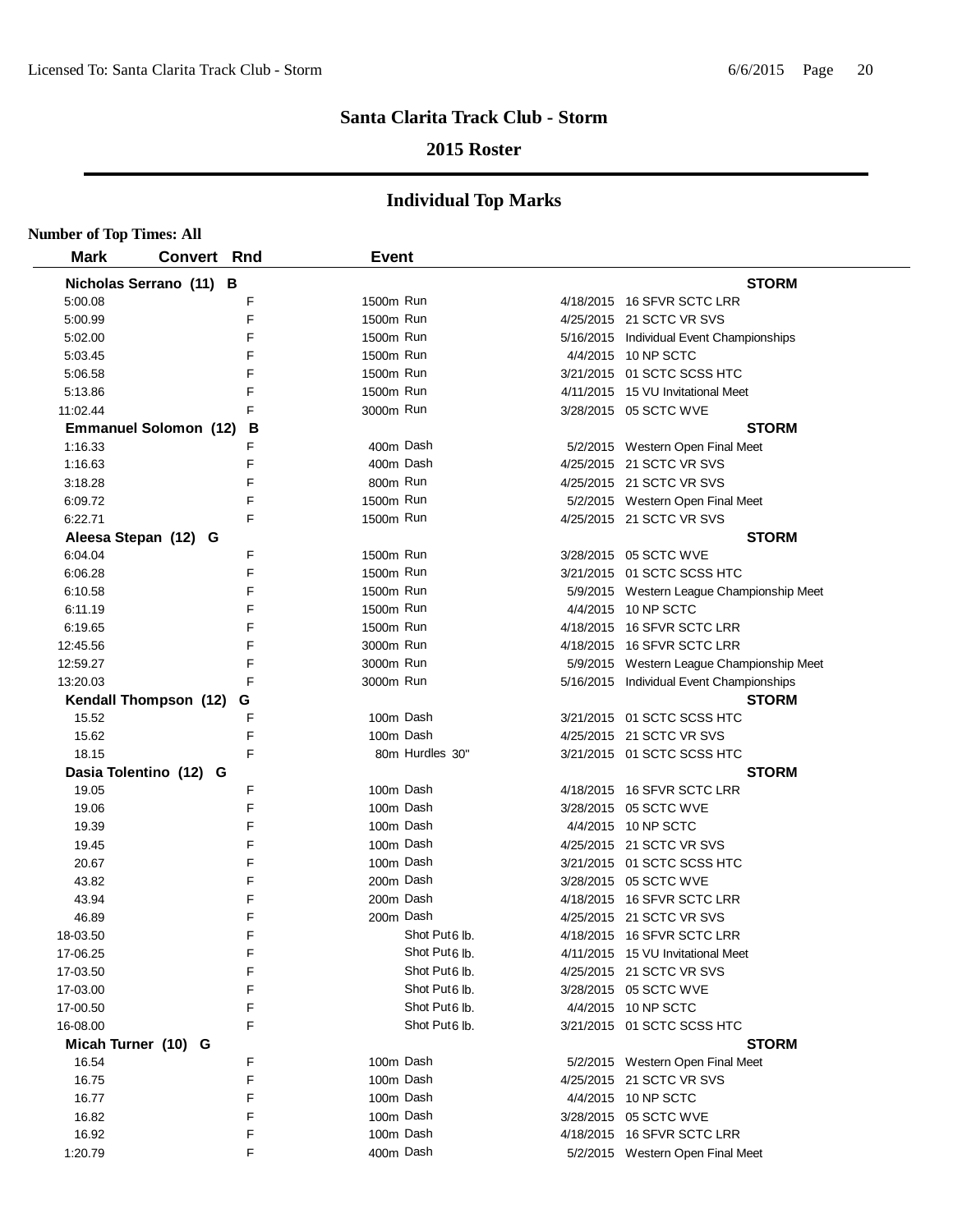## **2015 Roster**

| <b>Number of Top Times: All</b> |                    |   |              |           |                                           |
|---------------------------------|--------------------|---|--------------|-----------|-------------------------------------------|
| <b>Mark</b>                     | <b>Convert Rnd</b> |   | <b>Event</b> |           |                                           |
| Micah Turner (10) G             |                    |   |              |           | <b>STORM</b>                              |
| 1:21.86                         |                    | F | 400m Dash    |           | 3/28/2015 05 SCTC WVE                     |
| 1:22.43                         |                    | F | 400m Dash    |           | 4/25/2015 21 SCTC VR SVS                  |
| 1:23.52                         |                    | F | 400m Dash    |           | 4/18/2015 16 SFVR SCTC LRR                |
| 1:24.40                         |                    | F | 400m Dash    |           | 3/21/2015 01 SCTC SCSS HTC                |
| Zach Turner (12) B              |                    |   |              |           | <b>STORM</b>                              |
| 13.55                           |                    | P | 100m Dash    |           | 5/9/2015 Western League Championship Meet |
| 13.58                           |                    | F | 100m Dash    |           | 4/18/2015 16 SFVR SCTC LRR                |
| 13.59                           |                    | F | 100m Dash    |           | 5/9/2015 Western League Championship Meet |
| 13.99                           |                    | P | 100m Dash    |           | 4/11/2015 15 VU Invitational Meet         |
| 14.43                           |                    | F | 100m Dash    |           | 3/21/2015 01 SCTC SCSS HTC                |
| 29.06                           |                    | F | 200m Dash    |           | 4/4/2015 10 NP SCTC                       |
| 59.75                           |                    | F | 400m Dash    |           | 5/9/2015 Western League Championship Meet |
| 1:00.11                         |                    | F | 400m Dash    |           | 5/16/2015 Individual Event Championships  |
| 1:01.20                         |                    | F | 400m Dash    |           | 4/18/2015 16 SFVR SCTC LRR                |
| 1:01.39                         |                    | F | 400m Dash    |           | 4/25/2015 21 SCTC VR SVS                  |
| 1:03.05                         |                    | F | 400m Dash    |           | 4/11/2015 15 VU Invitational Meet         |
| 1:04.93                         |                    | F | 400m Dash    |           | 4/4/2015 10 NP SCTC                       |
| 1:07.63                         |                    | F | 400m Dash    |           | 3/21/2015 01 SCTC SCSS HTC                |
| Evan Valdez (11) B              |                    |   |              |           | <b>STORM</b>                              |
| 6:47.65                         |                    | F | 1500m Run    |           | 4/25/2015 21 SCTC VR SVS                  |
| 6:52.36                         |                    | F | 1500m Run    |           | 3/21/2015 01 SCTC SCSS HTC                |
| 6:55.55                         |                    | F | 1500m Run    |           | 3/28/2015 05 SCTC WVE                     |
| 13:53.40                        |                    | F | 3000m Run    |           | 5/2/2015 Western Open Final Meet          |
| 15:35.99                        |                    | F | 3000m Run    |           | 3/28/2015 05 SCTC WVE                     |
| DQ                              |                    | F | 3000m Run    |           | 4/4/2015 10 NP SCTC                       |
| 10-10.75                        |                    | F |              | Long Jump | 4/4/2015 10 NP SCTC                       |
| 10-05.00                        |                    | F |              | Long Jump | 3/21/2015 01 SCTC SCSS HTC                |
| 10-04.50                        |                    | F |              | Long Jump | 4/25/2015 21 SCTC VR SVS                  |
| 10-03.00                        |                    | F |              | Long Jump | 5/2/2015 Western Open Final Meet          |
| 10-02.50                        |                    | F |              | Long Jump | 3/28/2015 05 SCTC WVE                     |
| Leah Valles (12) G              |                    |   |              |           | <b>STORM</b>                              |
| 2:58.23                         |                    | F | 800m Run     |           | 4/18/2015 16 SFVR SCTC LRR                |
| 5:52.67                         |                    | F | 1500m Run    |           | 4/18/2015 16 SFVR SCTC LRR                |
| 6:00.77                         |                    | F | 1500m Run    |           | 4/11/2015 15 VU Invitational Meet         |
| 6:03.07                         |                    | F | 1500m Run    |           | 3/28/2015  05 SCTC WVE                    |
| 6:09.53                         |                    | F | 1500m Run    |           | 4/4/2015 10 NP SCTC                       |
| 6:09.89                         |                    | F | 1500m Run    |           | 5/9/2015 Western League Championship Meet |
| 6:13.49                         |                    | F | 1500m Run    |           | 4/25/2015 21 SCTC VR SVS                  |
| 12:50.58                        |                    | F | 3000m Run    |           | 5/9/2015 Western League Championship Meet |
| 13:12.19                        |                    | F | 3000m Run    |           | 5/16/2015 Individual Event Championships  |
| 13:18.62                        |                    | F | 3000m Run    |           | 4/11/2015 15 VU Invitational Meet         |
| Torianna Vatcher (12)           |                    | G |              |           | <b>STORM</b>                              |
| 13.32                           |                    | F | 100m Dash    |           | 4/18/2015 16 SFVR SCTC LRR                |
| 13.32                           |                    | P | 100m Dash    |           | 5/9/2015 Western League Championship Meet |
| 13.40                           |                    | F | 100m Dash    |           | 5/16/2015 Individual Event Championships  |
| 13.40                           |                    | F | 100m Dash    |           | 3/28/2015 05 SCTC WVE                     |
| 13.45                           |                    | F | 100m Dash    |           | 4/25/2015 21 SCTC VR SVS                  |
| 13.47                           |                    | F | 100m Dash    |           | 3/21/2015 01 SCTC SCSS HTC                |